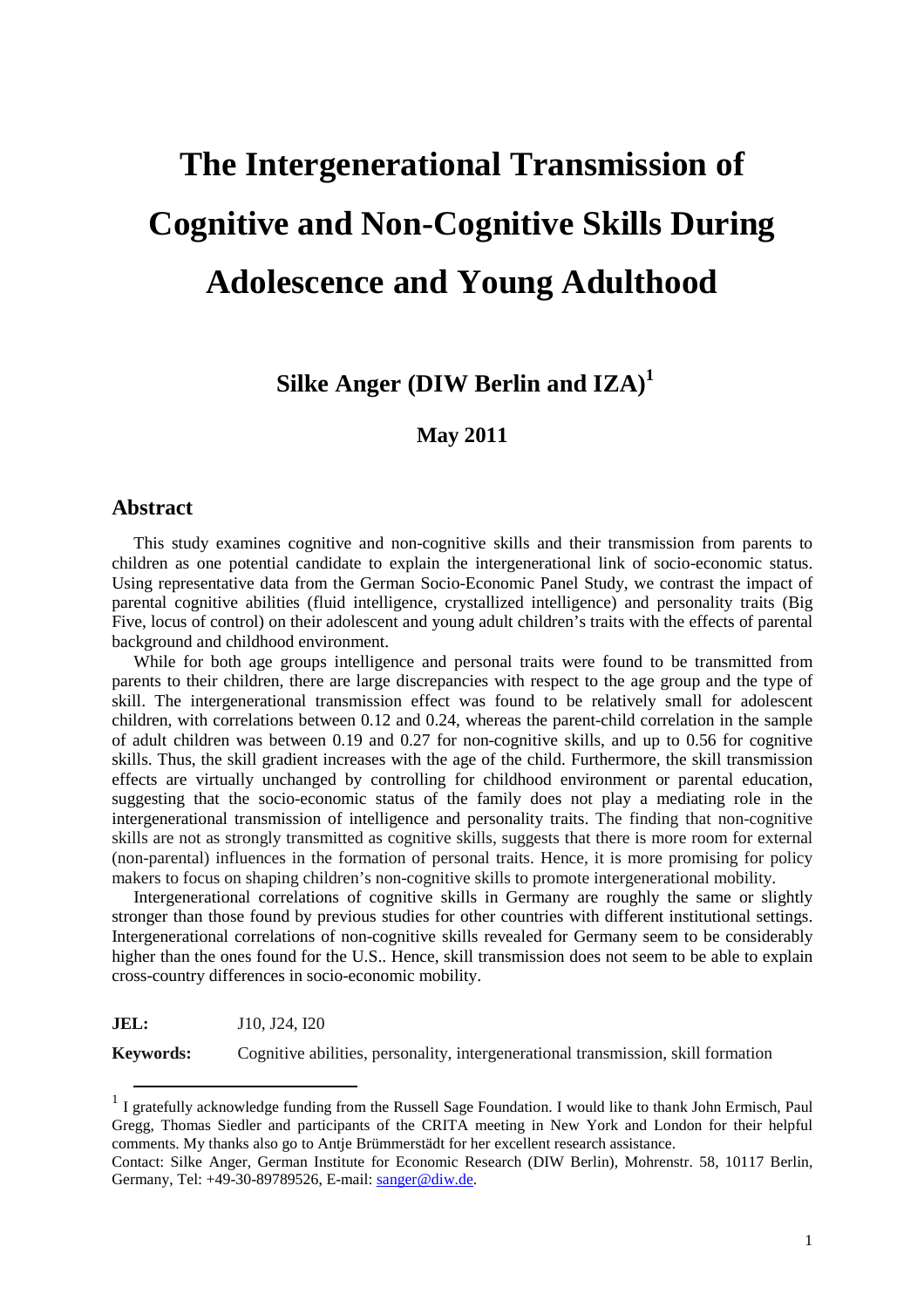# **Introduction**

For the last few decades societies in most developed countries have been characterized by rising economic inequality. Social science research has generated cross-national evidence that this rising inequality is closely related to less social mobility across generations. Literature has mainly focused on intergenerational income mobility and education mobility as the two benchmarks against which differences between the socio-economic status of parents and their children are measured. However, while the intergenerational correlation of economic status is a well-known fact, it is much less clear what drives these correlation patterns. In order to develop policy measures which aim to enhance intergenerational mobility and reduce inequality in the long term, it is crucial that we understand how economic disadvantage is transmitted from parents to children. One potential factor that may help to explain how socio-economic status is linked across generations is skills and their transmission from parents to children. Both cognitive and non-cognitive skills have been found to be important predictors of economic and social success. Cognitive skills refer to various dimensions of intelligence, such as an individual's verbal fluency or their ability to solve new problems, whereas non-cognitive skills comprise personality traits, such as openness to experience or emotional stability.<sup>1</sup> Cognitive and non-cognitive skills have been shown to play a substantial role in educational achievement (for example, Heckman and Vytlacil 2001) and income (for example, Hanushek and Woessmann, 2008). Thus, a significant transmission of intelligence or personal traits from parents to their children could play a major role in determining the intergenerational correlation of socio-economic status. A small body of economic literature has investigated whether the intergenerational correlation of economic status is driven by cognitive and non-cognitive skills (for example, Blanden, Gregg, and Macmillan, 2007, and Mood, Bihagen, and Jonsson, 2011), but very few datasets provide information on the abilities and economic outcomes of both parents and their children..

This paper discusses the transmission of cognitive and non-cognitive skills from parents to their children during adolescence and young adulthood. Using representative data from the German Socio-Economic Panel Study (SOEP), the study compares the impact of parental skills on children's skill outcomes with the effects of parental background and childhood environment, which can account, to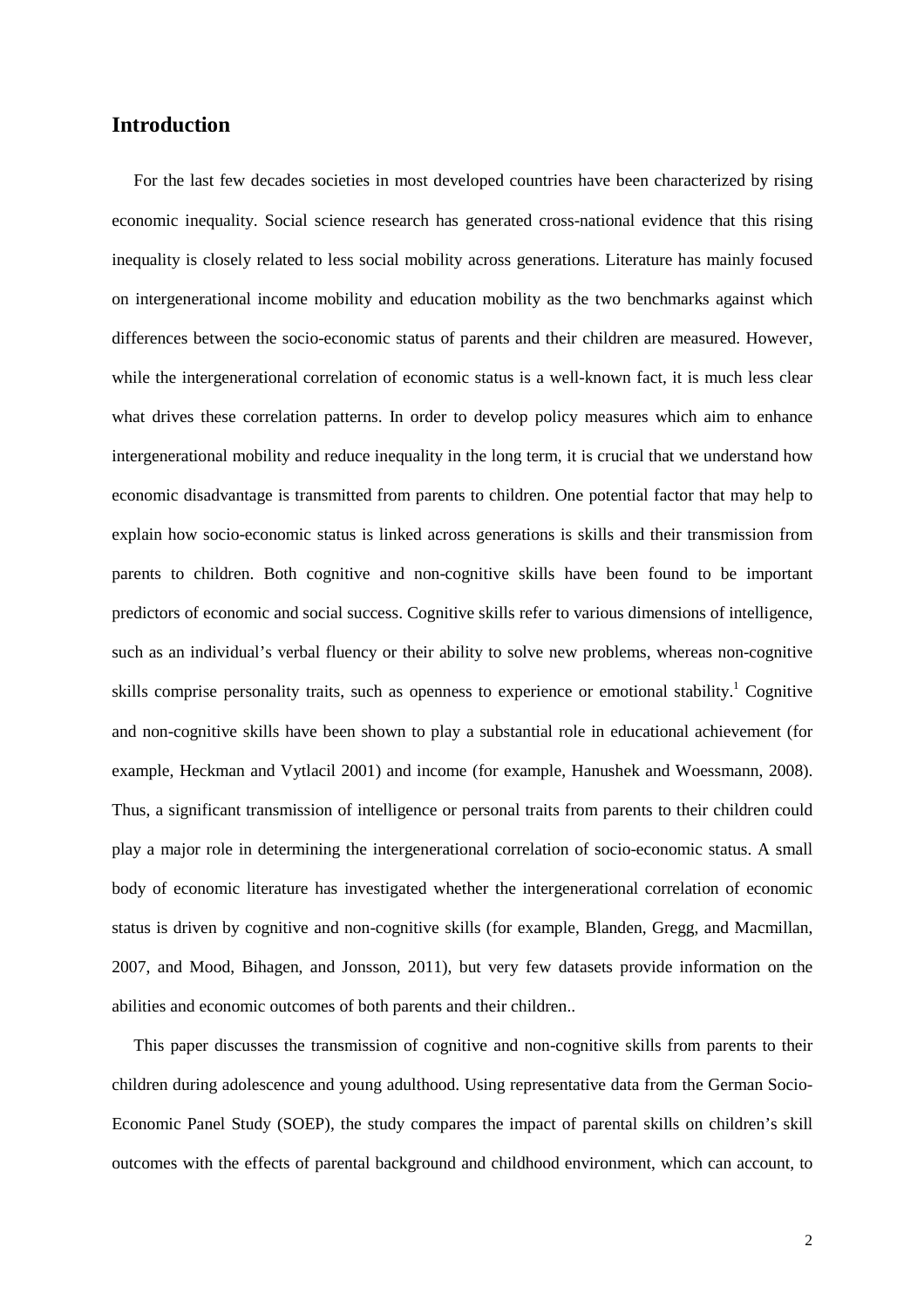some extent, for early life conditions that are critical to individuals' cognitive and non-cognitive development (Ermisch, 2008). The focus of this study is on the determinants of children's intelligence and personal traits as potential mediating variables in intergenerational education and earnings transmission.<sup>2</sup> The intergenerational correlations of skills will be analyzed for children of two different age groups: adolescents aged around 17 and young adult children aged 18 to  $29$ .<sup>3</sup> The German school system means that some adolescents may already have finished secondary school at aged 17 with the most basic school leaving certificate (*Hauptschule*) or with no leaving certificate at all. However, the majority of young people are still enrolled in either an intermediate secondary school *(Realschule)* or an academic one (*Gymnasium*) or in a vocational school (*Berufsschule*). In contrast, young adults between the ages of 18 and 29 have mostly finished secondary school with some kind of leaving certificate and eventually pursue or have completed tertiary education, or have dropped out with no qualification. Hence, in this age group children are mainly in the labor market or enrolled at a university, although some may have started a family and, thus, are not part of the labor force.

The SOEP enables us to distinguish between fathers and mothers, and sons and daughters. This means that we can account for possible gender differences in IQ and personality transmission and compute overall transmission effects from both parents.<sup>4</sup> Furthermore, we can analyze whether intergenerational skill transmission occurs differently according to the type of skill. With respect to cognitive skills, the data allows us to distinguish between fluid intelligence (coding speed, abstract reasoning) and crystallized intelligence (verbal and numerical skills). Non-cognitive skills are measures of the Five Factor Model (Big Five: openness, conscientiousness, extraversion, agreeableness, neuroticism) and locus of control.

Finally, the intergenerational correlation patterns in Germany will be compared to previous findings for other countries with different institutional frameworks. With respect to IQ transmission, this analysis can be compared to two recent Scandinavian studies by Black, Devereux, and Salvanes (2009) for Norway, and by Björklund, Hederos Eriksson, and Jäntti (2010) for Sweden. These studies use a largely comparable framework for analyzing the various channels between parental resources and the attainment of cognitive skills. Although their datasets are based on matched administrative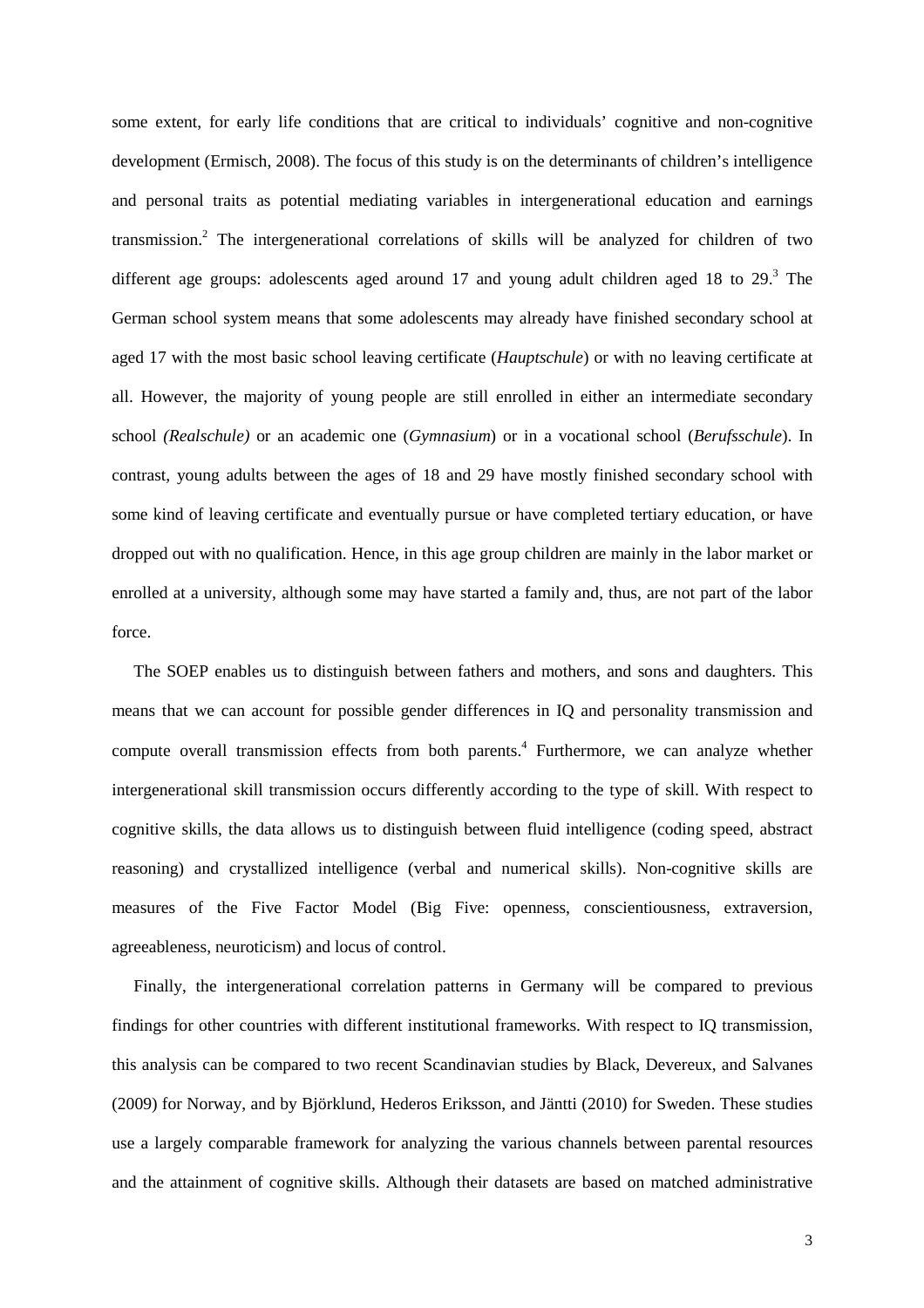registers, census data, and military records, and thus only available for fathers and their sons, a subsample of males from the SOEP can be used to match the samples of these studies. With respect to the transmission of personal traits, the results will be compared with findings from Mayer et al. (2002) and Duncan et al. (2005) who examine the relationship between maternal personality traits and the skills of their sons and daughters using the National Longitudinal Survey of Youth (NLSY). Furthermore, the reviews of existing studies on intergenerational correlations of non-cognitive skills provided by Osborne Groves (2005) and Loehlin (2005) will be drawn upon for comparison.

Existing literature considers two main channels for the transmission of cognitive and non-cognitive skills between generations. On the one hand, skills may be transmitted from parents to their biological children by the inheritance of genes ("nature"). On the other hand, the transmission may work through a productivity effect of parental skills ("nurture"). For example, more able parents are more likely to be able to afford high quality childcare, housing in areas with access to high quality schools, bear the costs of private lessons and tertiary education. They may also enhance the skills of their children by employing favorable parenting styles and by promoting good health conditions for their offspring. Unfortunately, the SOEP data do not allow us to clearly distinguish nature and nurture effects. Findings from recent research on income and educational mobility suggest the importance of both nature and nurture (Björklund et al., 2007). Moreover, Cunha and Heckman (2007) point out that the assumed separability of nature and nurture is obsolete as the mechanisms interact in more complex ways.

# **Previous Research on Intergenerational Skill Transmission**

Existing economic literature on intergenerational mobility concentrates predominantly on education (for example, Hertz et al., 2007) and income mobility (for example, Solon, 1999). In modern societies, years of schooling completed by parents and their children's schooling have been found to be correlated between 0.14 and 0.45 (Mulligan, 1999). Couch and Dunn (1997) report a father-son correlation of 0.25 for Germany, but, most likely, underestimate the true correlation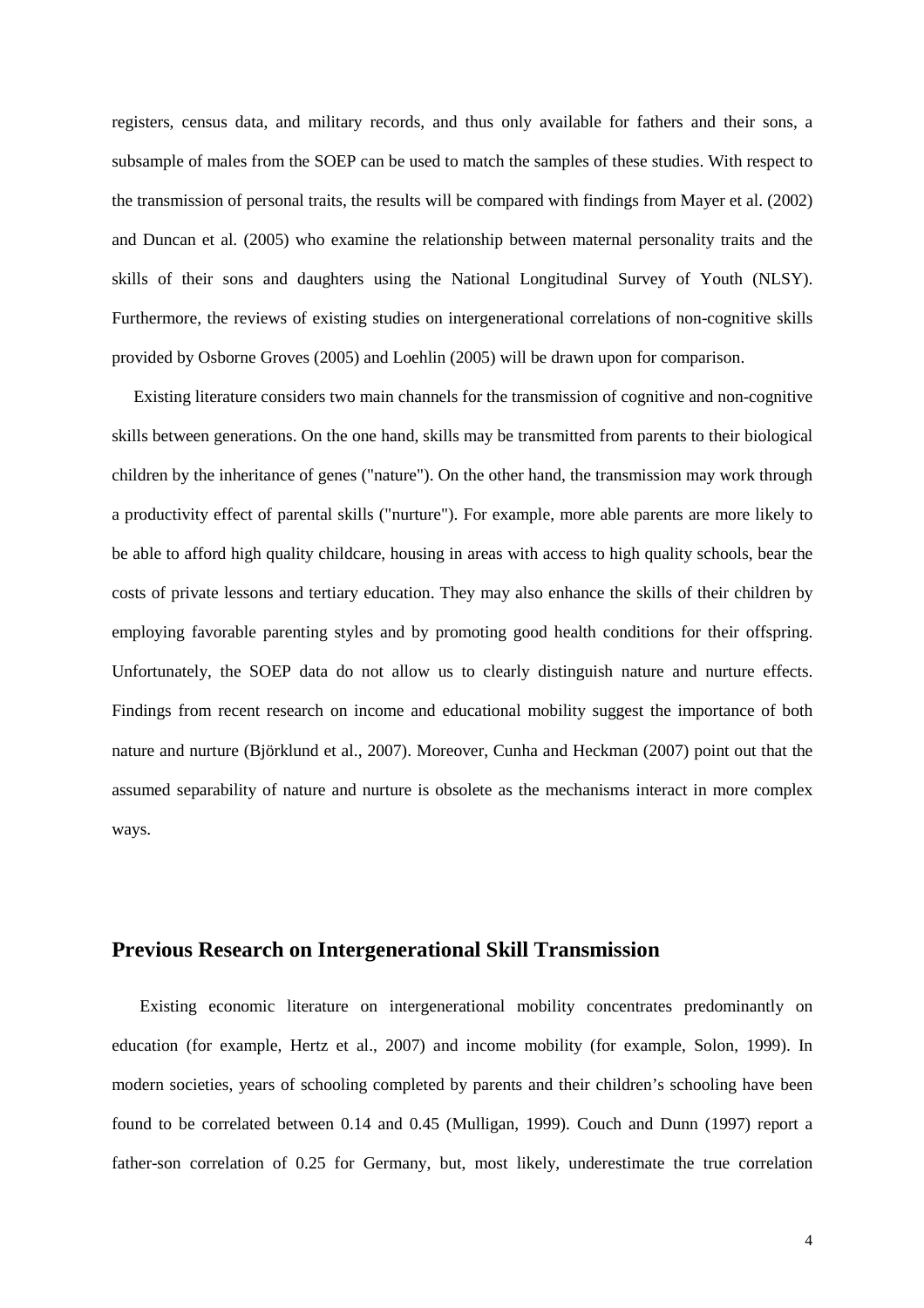because their estimates are based on a sample of relatively young children. Intergenerational correlations of earning**s** have an even wider range, from about 0.10 to 0.55 (Solon, 1999). Vogel (2007) estimates an intergenerational earnings elasticity of 0.25 in Germany and of 0.43 for a comparable sample in the U.S..

There is far less research on the underlying causes of these intergenerational correlations, but ongoing research aims at disentangling the causal mechanisms (Black and Devereux, 2010). Skills could serve as an intergenerational transmission mechanism as both cognitive skills and non-cognitive skills have been found to be important predictors for economic and social success (for example, Cameron and Heckman, 1993; Heckman et al., 2006; Anger and Heineck, 2010b, Heineck and Anger, 2010). The crucial question as to whether the intergenerational transmission of cognitive abilities or personality may explain the persistence of socioeconomic status across generations is examined by Mood, Bihagen, and Jonsson (2011). They use register data from Sweden to decompose father-son education and income correlations into different mediating characteristics of the children. They find that the intergenerational income effect can be explained to 20 percent out of 63 percent by the son's cognitive skills and to a somewhat lesser extent by non-cognitive traits. However, cognitive abilities are much more important for education and account for 37 percent out of 46 percent of the transmission between fathers and sons. Additional evidence that cognitive and non-cognitive skills serve as one of the causal channels of intergenerational transmission of economic status has been provided by Bowles and Gintis (2002), Osborne Groves (2005), and Blanden et al. (2007).

While economic research on skill formation is rather scarce, the determinants of cognitive and non-cognitive skills and intergenerational correlations have been analyzed by psychologists for decades. IQ correlations between parents and their children were found to be in the range between 0.42 and 0.72 (Bouchard and McGue, 1981; Devlin et al., 1997; Plomin et al., 2000). However, the datasets used by most psychological studies are based on a small number of observations and/or lack representativeness. One of the first economic studies by Agee and Crocker (2002) reports a positive association between mean parental IQ and their child's cognitive outcome using U.S. data. Using the British National Child Development Study (NCDS), Brown, McIntosh, and Taylor (2009) find a positive link between the literacy and numeracy abilities possessed by parents in their childhoods and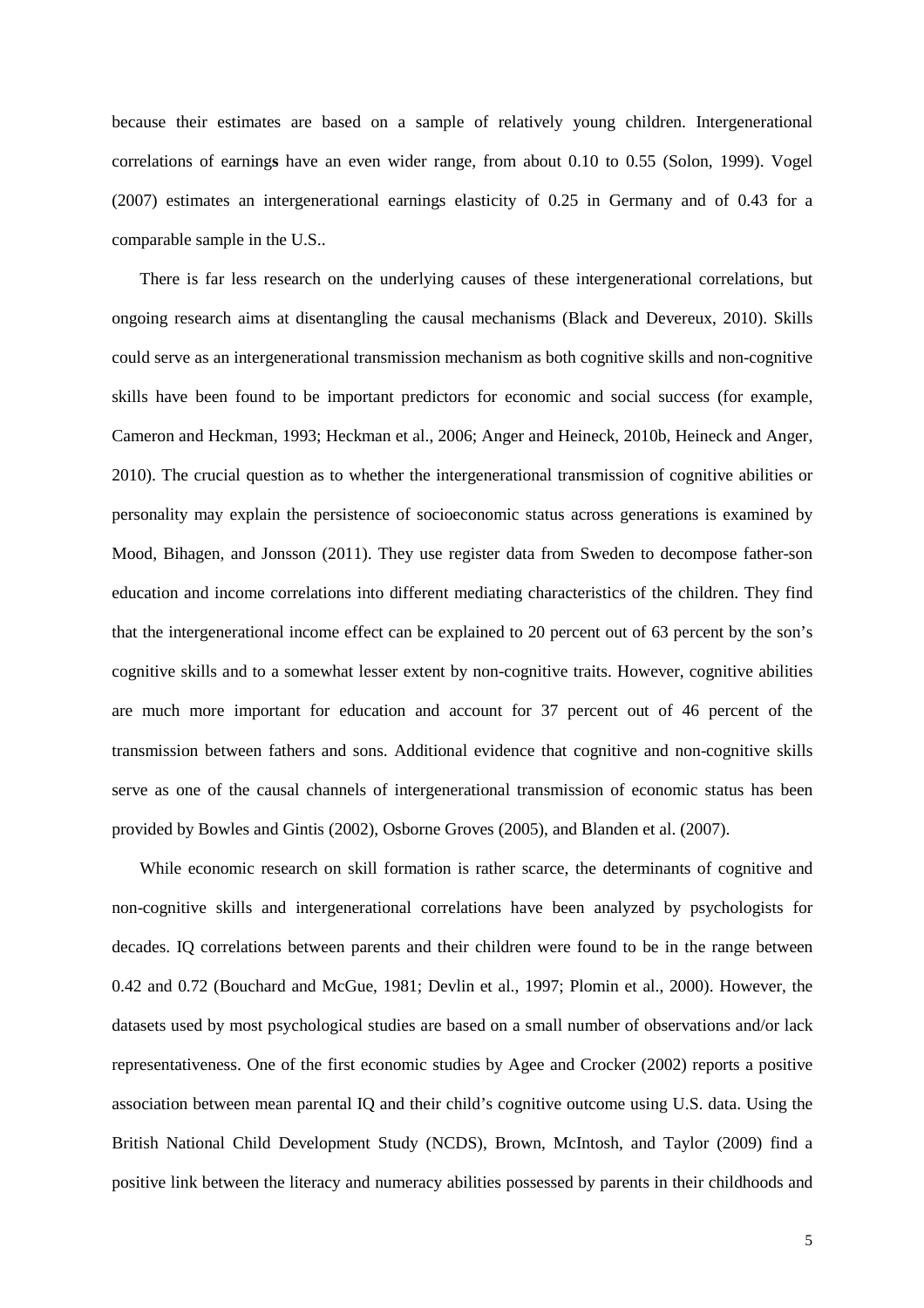their children's performance in reading and mathematics. Their results support the importance of parenting style for the transmission of literacy skills, while genetic effects seem to be the driving force behind the transmission of numeracy skills. Measures of reading performance and numerical skills during adolescence can also be found in the National Longitudinal Survey of Youth (NLSY) which is used by Duncan et al. (2005) to show positive mother-child correlations for both reading and mathematics skills.

Two recent Scandinavian studies investigate the relationship between the cognitive skills of fathers and sons using IQ test scores from large-scale nationally representative datasets: Black et al. (2009) employ composite IQ test scores conducted at age 18, and find a strong intergenerational transmission of IQ scores for fathers and their sons in Norway. Björklund et al. (2009) find similar intergenerational IQ correlations for Sweden. Finding sibling correlations to be close to one half, they conclude that 50 percent of the variation in IQ can be attributed to family and community background factors. Finally, in a previous study, Anger and Heineck (2010a) report intergenerational correlations for sons and daughters in Germany which were stronger than the ones revealed for Scandinavia. Their estimates are based, however, on a sample of older children aged up to 64 at the time of skill measurement. In contrast, this study focuses on the intergenerational correlation of skills between parents and their children during adolescence and young adulthood to obtain results that are suitable for cross-national comparisons. In addition, adolescents observed in this study conduct an IQ test which is more elaborate than the IQ tests used in Anger and Heineck (2010a).

Another strand of research (predominantly psychological) provides evidence of the intergenerational correlation of non-cognitive skills which has been found to be substantially lower than the correlation of cognitive skills. In his review of psychological studies on parent-offspring correlations of personality traits and attitudes, Loehlin (2005) concludes that parents and their children do not resemble each other very much. He reports intergenerational correlations of personality measures, including the Big Five, of about 0.10 to 0.15 for young adult children. Somewhat stronger intergenerational correlations of personality traits are reported by Osborne Groves (2005) in her overview of previous research estimates. Only weak mother-daughter correlations were found by Mayer et al. (2005) for personal traits and behaviors measured during adolescence based on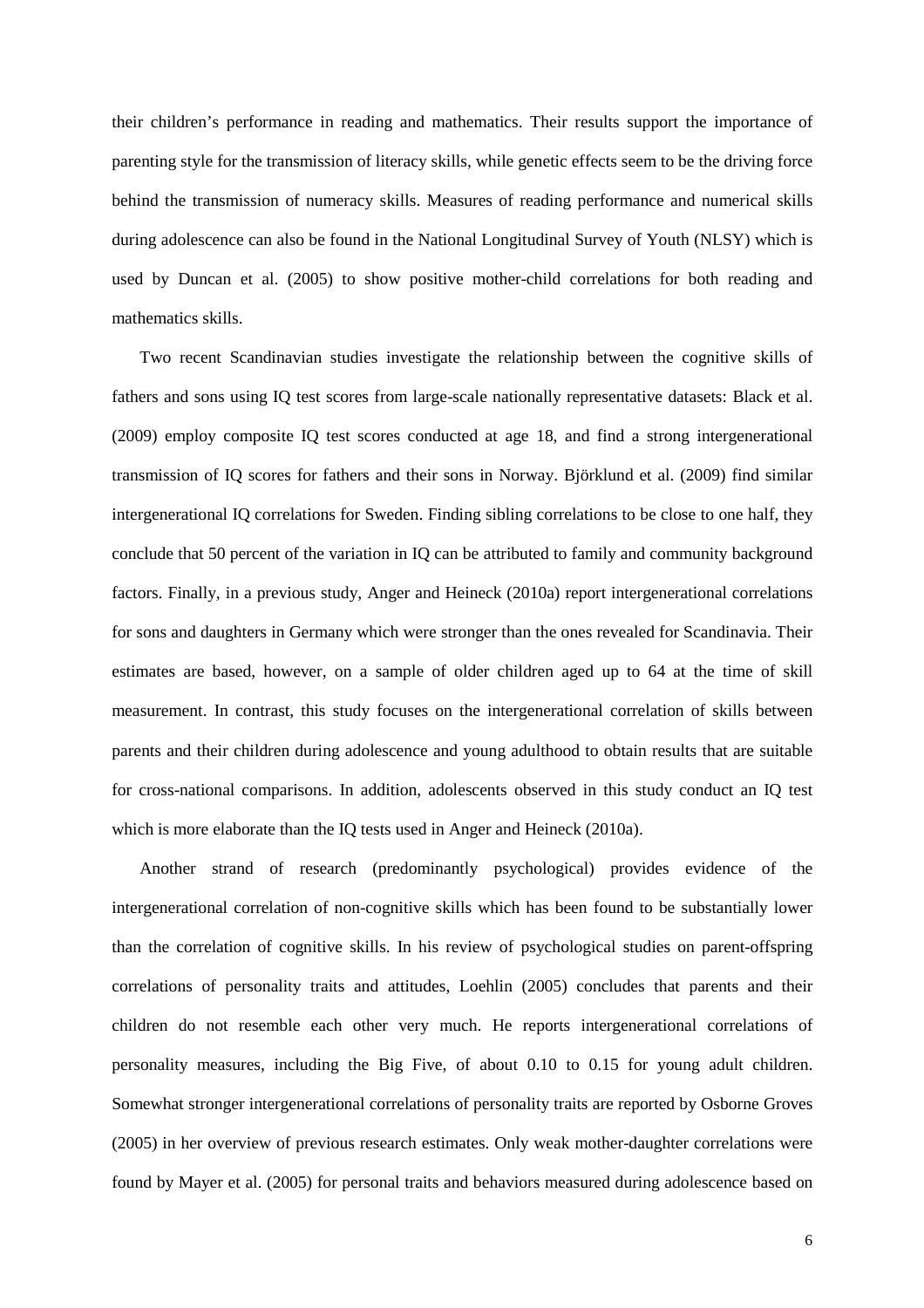the NLSY. They find that these correlations are barely affected by family socio-economic status. Using the same data set and a supplementary study conducted in Maryland, Duncan et al. (2005) report that parents mainly pass on their specific rather than their general skills. Furthermore, they confirm that "neither socioeconomic status nor parenting behaviors appear very important to the intergenerational transmission process" (Duncan et al. 2005, p. 26). Instead, their results are consistent with an important genetic component in the intergenerational correlation of personality attributes.

## **Data and Methodology**

The analysis presented in this paper is based on data from the German Socio-Economic Panel Study (SOEP) which is a representative household panel survey (Wagner et al., 2007) and described in greater detail in the Appendix. The intergenerational transmission of skills will be analyzed for the years 2005-2008 and separately for adolescent children aged around 17 and for young adult children aged 18 to 29 as the available skill measures differ for both groups. The family background and childhood environment variables that are used in this study comprise potential determinants of cognitive and non-cognitive skills other than parental IQ or parental personality. In particular, the analysis considers parental education which is based on the ISCED classification (low education: 0-2, medium education: 3-4, higher education: 5-6). Further controls include family size (number of brothers and sisters), a dummy for being the first born child, a dummy for having been raised by a single parent, a dummy for good self-rated health status, and a set of childhood area dummies: childhood in a rural area, town, city, where childhood in an urban area serves as a reference category. The individual's childhood environment may partially capture socioeconomic conditions (for example, health care infrastructure, educational provision) that may be critical to cognitive and noncognitive development. To complement the aforementioned, this study uses the individual's body height as an indicator of health and nutritional conditions in early childhood development. The key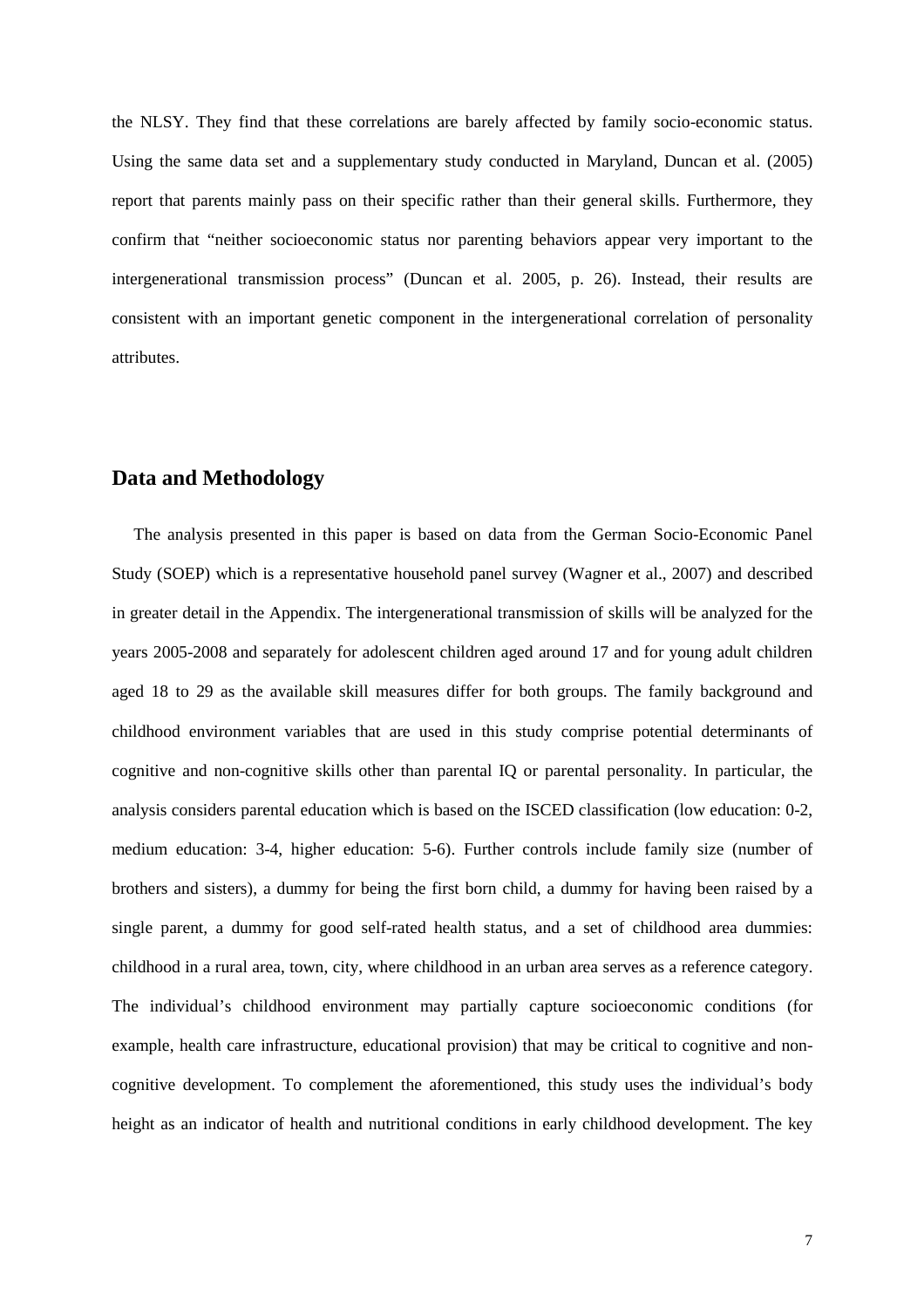variables in this project are personality measures and measures of cognitive skills both of which are available for adult respondents and for adolescents.

#### *Skill Measures for Parents and Adult Children*

Information on cognitive skills was collected from adult respondents in 2006 and comprises test scores from a word fluency test and a symbol correspondence test. Both tests correspond to different modules of the Wechsler Adult Intelligence Scale (WAIS) and produce outcomes which are relatively well correlated with test scores from more comprehensive and well-established intelligence tests (Lang et al.,  $2007$ ).<sup>5</sup> The symbol correspondence test is conceptually related to the mechanics of cognition or fluid intelligence and comprises general abilities. The word fluency test is conceptually related to the pragmatics of cognition or crystallized intelligence. It consists of the fulfillment of specific tasks that improve with knowledge and skills acquired in the past. While verbal fluency is based on learning, speed of cognition is related to an individual's innate abilities (Cattell, 1987). In addition, a measure of general intelligence is generated by averaging the two types of ability test scores.<sup>6</sup> The overall sample of young adult offspring with IQ measures, for whom at least one parent with valid information on IQ test scores can be identified, consists of 446 sons and daughters of age 18 to 29.<sup>7</sup>

Measures of personality are available for 2005 (Dehne and Schupp, 2007). They include self-rated measures that were related to the Five Factor Model (McCrae and Costa, 1999) and comprise the five basic psychological dimensions – openness to experience, conscientiousness, extraversion, agreeableness, neuroticism (Big Five) – as well as measures of locus of control. The sample consists of 2,228 adult children with non-cognitive skill measures who can be linked to their parents with valid information on personality traits.

#### *Skill Measures for Adolescent Children*

Cognitive skills were measured for adolescents at age 17 in the years 2006, 2007, and 2008. The somewhat more complex intelligence tests are modified versions of the I-S-T 2000-Test (Solga et al.,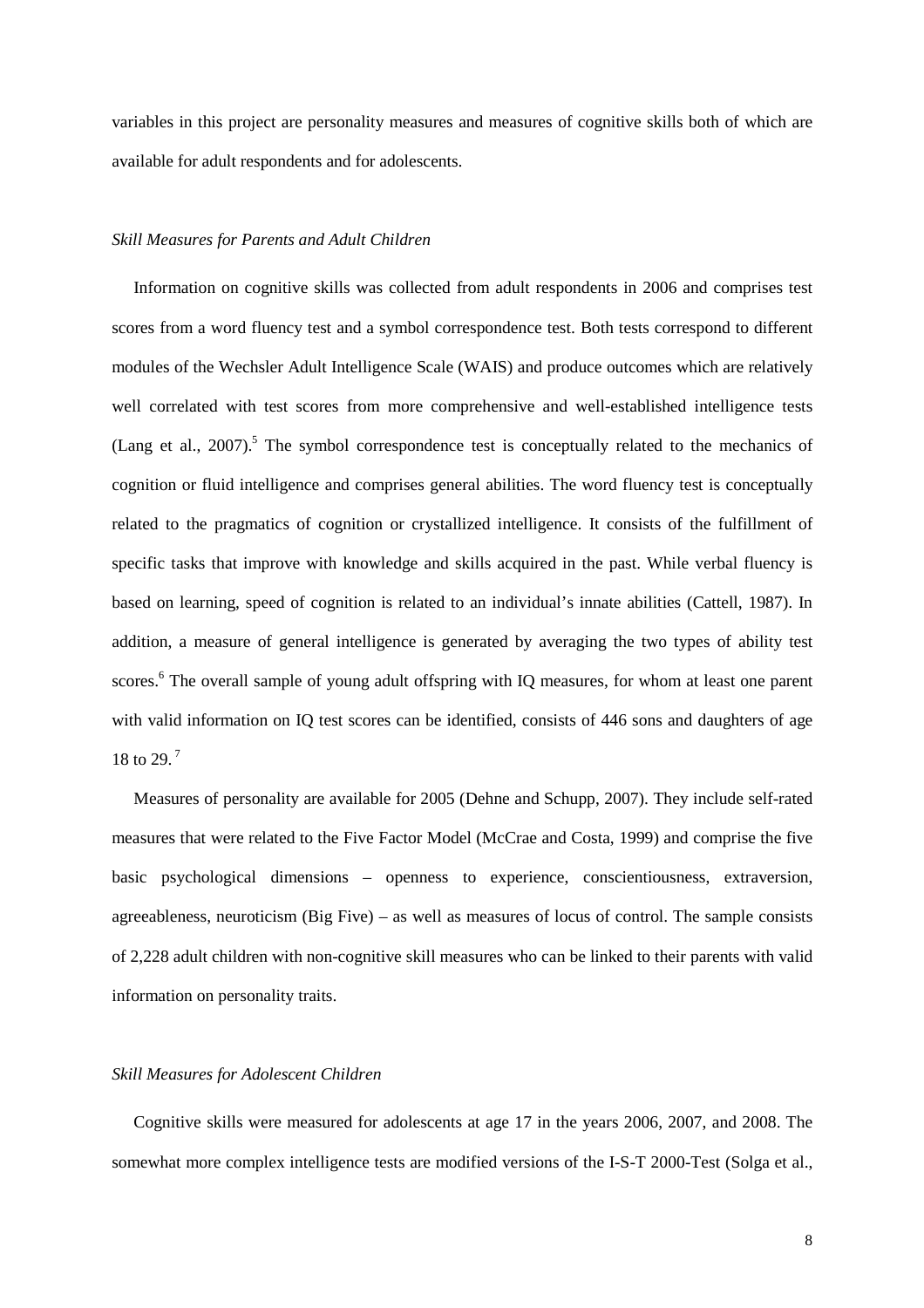2005) and cover the following domains: verbal skills, numerical skills, and abstract reasoning. An integrated index of verbal and numerical skills provides an adequate assessment of the adolescent's crystallized intelligence i.e., skills that improve with knowledge acquired in the past, whereas abstract reasoning is related to fluid intelligence and, thus, comprises largely innate abilities.

Adolescents' personality measures are also available in the years 2006, 2007, and 2008. These measures relate to the Five Factor Model containing the same dimensions as for adults, and measures of locus of control. To analyze intergenerational skill transmission, intelligence test scores and personality indicators of adolescent respondents from 2006 to 2008 are linked to the parental skill measures that were available in 2005 and 2006. This selection leaves us with 280 adolescents for whom information on their own cognitive skills and their parents' IQ is available. In addition, 1,184 parent-child pairs with personality measures for both generations can be identified.

#### *Methodology*

In order to avoid spurious effects of age on test outcomes age-standardized scores for all cognitive ability tests are used. These are generated by calculating the scores' standardized values for every year along the age distribution. The study also uses age-standardized scores from the dimensionspecific questions on the Five Factor Model and locus of control to net out age effects in self-rated personality.<sup>8</sup> Summary statistics of all variables are provided in Table A1 in the Appendix.

In the following section, children's test scores will be regressed on parental test scores, family background, childhood environment variables, and a gender dummy using ordinary least squares (OLS) regressions. Intergenerational skill transmissions are estimated using different subsamples for both age groups. First, the regressions will be based on all children for whom either maternal or paternal test scores are available in order to maximize the number of observations. Whenever the test scores of both parents are available, the averages of the mother's and father's test scores are used. Second, in additional regressions only father-son relationships will be considered to compare the results to findings from the recent Scandinavian studies (Black et al., 2009, Björklund et al., 2010) which are based on males only. Although the interdependence of cognitive abilities and personal traits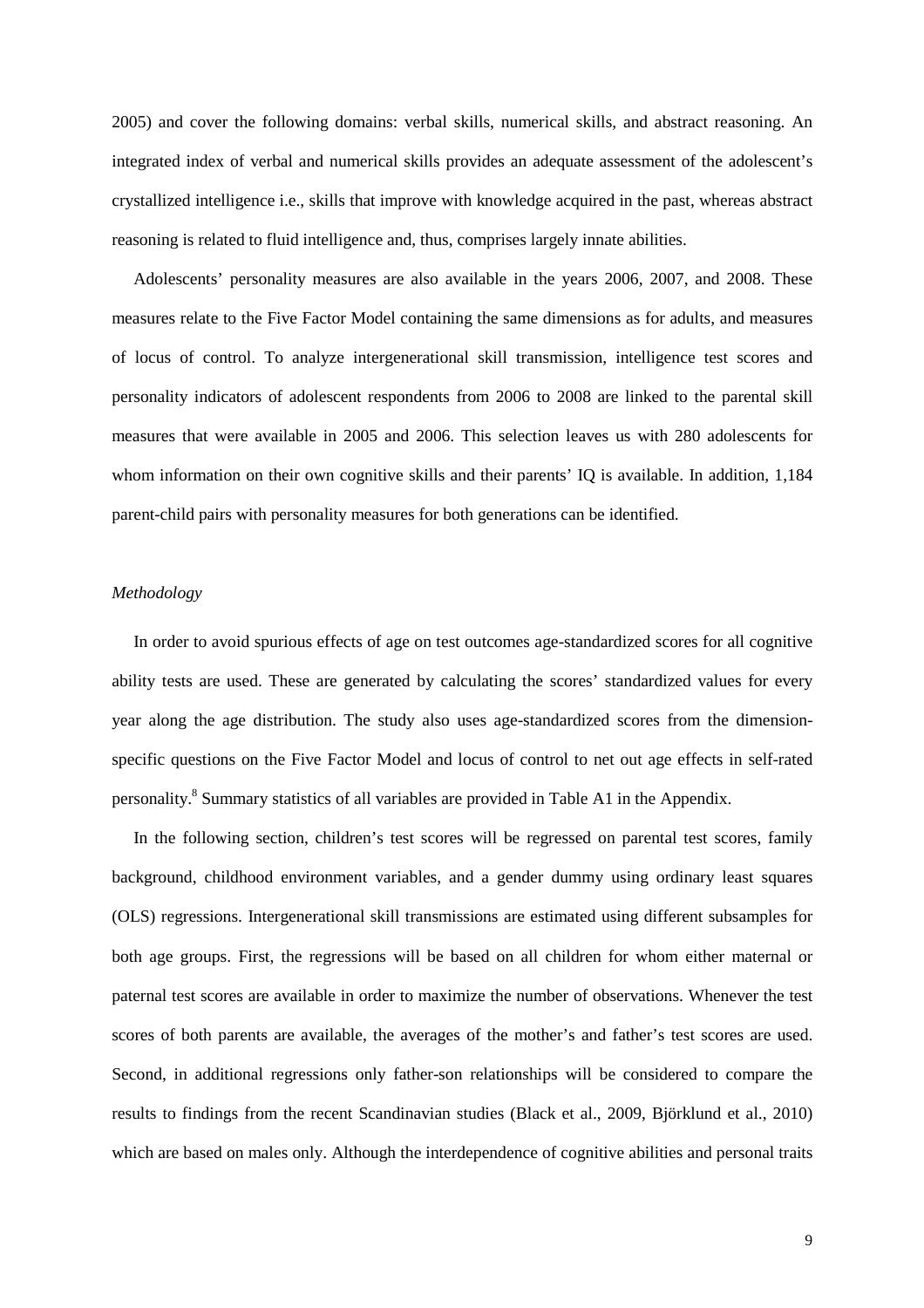could play a role in the process of skill transmission, this analysis only investigates the intergenerational transmission of the same skill. This approach is supported by the findings of studies by Case and Katz (1991) and Duncan et al. (2005) which suggest that parents' specific skills primarily determine the same but not other skills of their children. Whether interdependencies between different types of skills indeed do only play a minor role in intergenerational skill transmission in the German data is left for future research.

### **Results**

The following tables present intergenerational associations in cognitive and non-cognitive skills for children of two different age groups: adolescents and young adults. Table 1 summarizes the results of the most basic specification: children's test scores are regressed on the main independent variable of interest, the test scores of the parents, without including further control variables. The first column of each table displays parent-child correlations for all children of an age group for whom either maternal or paternal test scores are available, while the samples in the second column are restricted to sons for whom separate effects of paternal skills will be measured for comparison with previous studies.

#### *Adolescents*

The results reported in Table 1 demonstrate that there is an intergenerational transmission of both cognitive and non-cognitive skills for the whole sample of adolescents (column 1). The positive correlations between parental and children's test scores range between 0.13 and 0.24 for cognitive skills and between 0.12 and 0.22 for non-cognitive skills, and all estimated coefficients, except for fluid intelligence, are statistically significant at the one percent level. The strongest link between parental and children's skills is shown for external locus of control and for general intelligence: a onepoint increase in the age-standardized test score of parents is associated with a 0.22-point increase in their children's external locus of control and with a 0.24-point increase in their children's general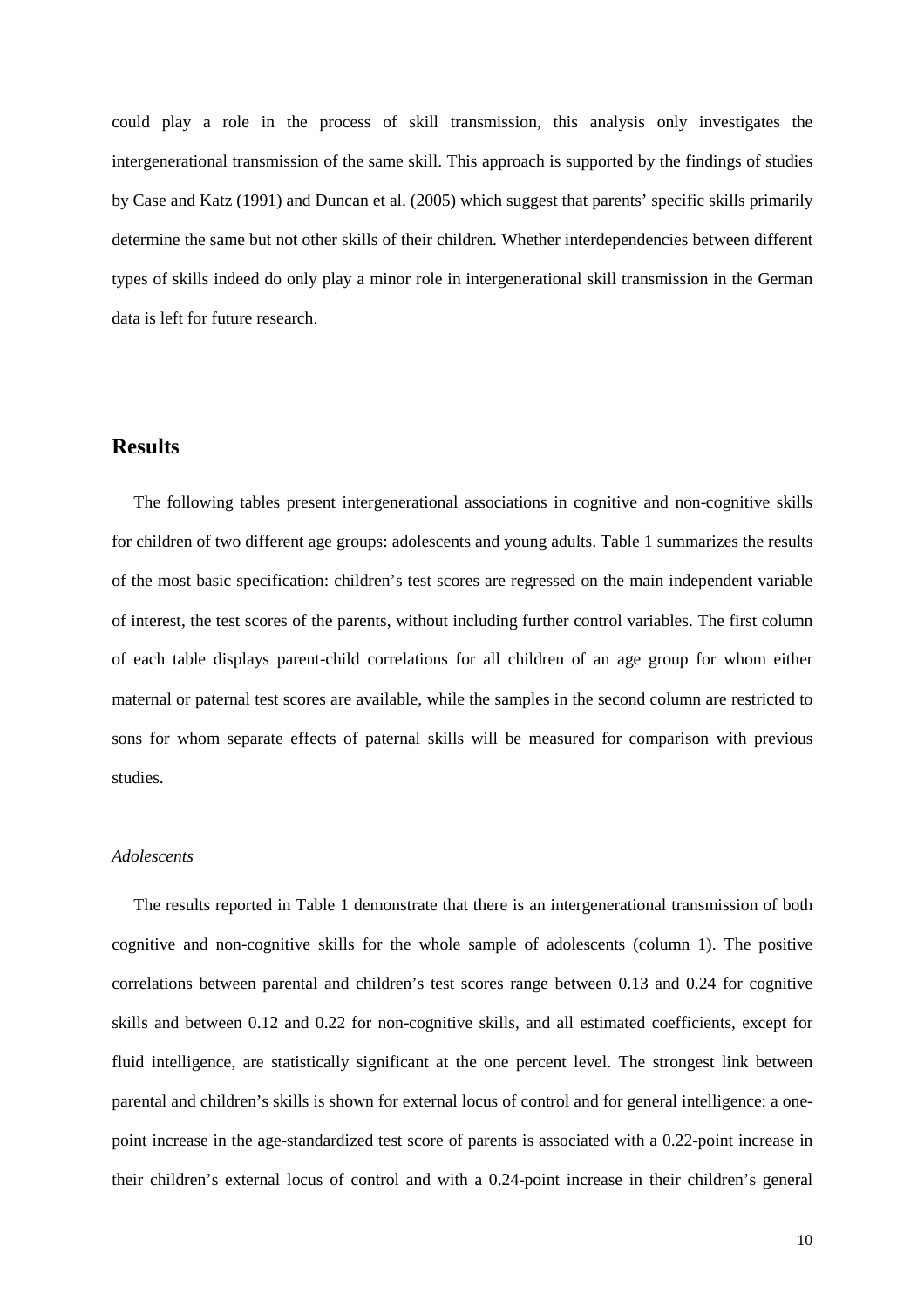intelligence test scores. This corresponds to two and a half right answers (out of 60) in the IQ test. However, the variation is very small with an adjusted R-squared of at most 7.5 percent. Compared to earlier findings based on similar data, these coefficients are not even half the size of the ones found in Anger and Heineck (2010a) for children in middle and late adulthood who participated in different IQ tests.

To compare the results to previous studies on father-son-correlations, this study examines the role of fathers for their sons using the relatively small sample of male adolescents (column 2). The exclusion of daughters and mothers leads to an insignificant transmission effect for fluid intelligence, but slightly increases the intergenerational correlation of crystallized intelligence to 0.21. Noncognitive skills of sons seem to be largely correlated with their fathers' personality traits. In particular, fathers play an important role in the intergenerational transmission of external locus of control. However, the correlations tend to be slightly stronger when taking into account both mothers' and fathers' skills for the sample of all children.

In sum, the intergenerational transmission effects for adolescent children are not found to be overwhelmingly large. However, the estimates of non-cognitive skill transmissions are somewhat bigger than the ones reported by Loehlin (2005) in his review of psychological studies. For instance, the reviewed studies revealed parent-offspring correlations of the Big Five measures of between 0.09 and 0.17.

#### [Table 1 About Here]

#### *Young Adults*

Table 1 also presents the estimates for intergenerational correlations of skills between parents and their young adult children (columns 3 and 4). It is striking that the transmission of skills, and in particular of cognitive skills, is much stronger for this older age group of children. Similarly, the explained variance is much higher than in the estimates for the younger age group, with an adjusted R-squared of up to 0.28 in the regression of general cognitive skills for all children (column 3). The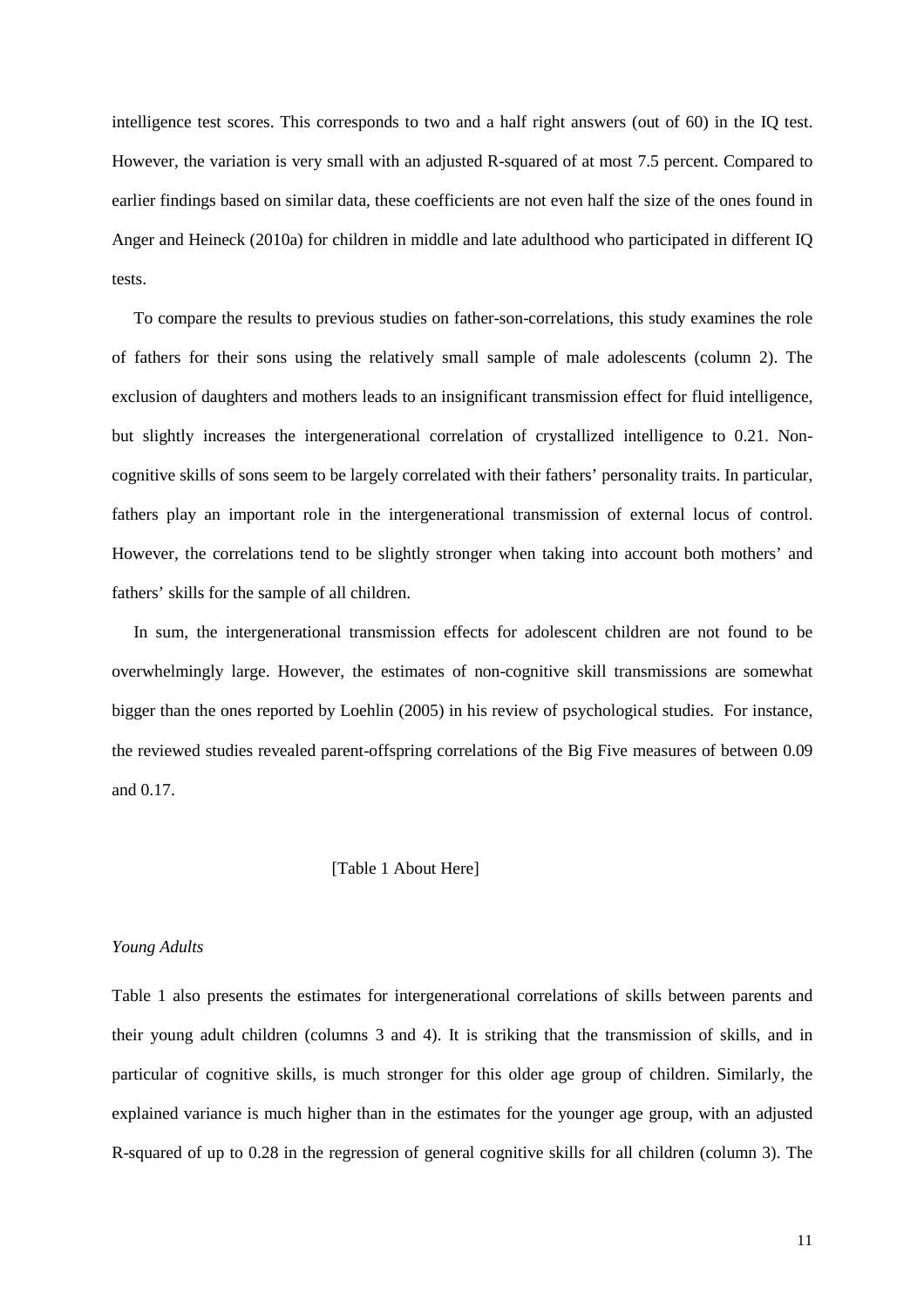parent-child correlation is as high as 0.56 for general intelligence, and between 0.19 and 0.27 for personality traits with highly significant coefficients. The transmission effects of non-cognitive skills, therefore, correspond to the intergenerational correlation of personality traits of between 0.14 and 0.29, which are reported by Osborne Groves (2005) in her overview of previous studies. The parentchild correlations of cognitive skills in this study are even higher than the ones found in Anger and Heineck (2010a) based on the same dataset for a sample which includes children at older ages. However, they are in line with the correlations summarized in studies by Bouchard and McGue (1981) from a sample of familial studies of IQ where an average correlation of 0.5 between parents and their offspring is reported.

Even in the clearly smaller sample, where effects from fathers on the cognitive and non-cognitive skills of their sons are calculated for cross-national comparison of the results with father-soncorrelations of previous studies, almost all of the paternal test scores are large in both size and statistical significance (column 4). For coding speed, the transmission effect is clearly less when compared to the full sample, but both the crystallized and general intelligence of fathers and sons are still correlated with a coefficient of 0.42. In contrast to cognitive skills, the exclusion of daughters and maternal skills significantly increases the coefficients of the parental test scores for some of the personality traits. In particular, fathers' openness, conscientiousness and external locus of control seem to play an important role for the non-cognitive skills of their sons.

The question arises as to why the intergenerational correlations of skills are so much stronger for young adult children than for adolescent children. In the case of cognitive skills, this discrepancy may be partially explained by the different IQ tests conducted with adults and adolescents. While young adult children and their parents participate in exactly the same ultra-short IQ tests, the intelligence tests for adolescent children are more complex and may measure slightly different facets of cognition. Although both intelligence tests produce measures of fluid and crystallized intelligence, the fit between the two measures is unlikely to be perfect and the discrepancy may be partially traced back to measurement error.<sup>9</sup>

However, this argument does not apply to the measures of non-cognitive skills which have also been shown to be transmitted more strongly from parents to adult children than to adolescent children.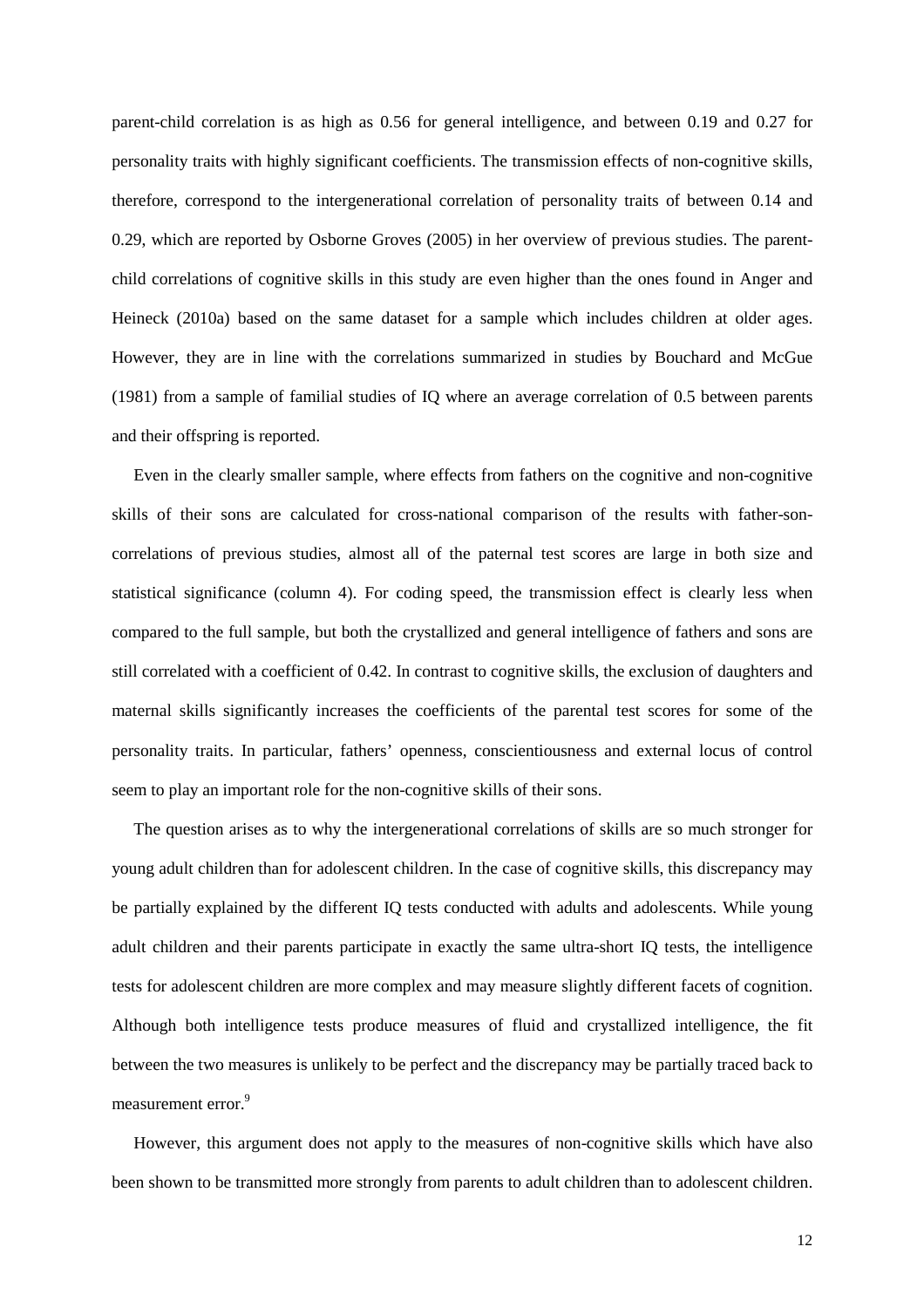Both adult and adolescent respondents have rated their personality traits based on an identical set of questions using exactly the same scales. One possible explanation is that the personality of children is not fully developed during adolescence and may still be quite malleable. This argument is supported by Costa and McCrae (1994) who suggest that personality traits are stable from middle adulthood. It could, therefore, be the case that adolescents' personal traits do not bear a strong resemblance to their parents' non-cognitive traits but change during young adulthood in such a way that the intergenerational correlation for young adults increases in size. However, it could be the case that the convergence between children's and parental skills during young adulthood is due to parents being affected by their children.<sup>10</sup> Both explanations could also account for the stronger correlation between parental cognitive performance and their children's IQ at older ages.

The intergenerational correlations of cognitive skills (0.52-0.56) and non-cognitive skills (0.19- 0.27) revealed for young adults compare to the father-son correlation in schooling of 0.25 for Germany reported by Couch and Dunn (1997) based on a sample of young adult children. Thus, while the transmission of personality traits seems to be comparable in size to the education transmission, the transmission effect is clearly stronger for cognitive skills than for schooling. Similarly, the estimated skill transmission effects for personality traits are of similar size and the transmission effects for intelligence twice as large when compared to the intergenerational earnings elasticity of 0.25 in Germany reported by Vogel (2007).

#### *Family Background and Childhood Environment*

The intergenerational correlation between parents' and their children's skills in the basic specifications could be driven by third variables since family characteristics during childhood or other factors could affect skill formation. The rich dataset available allows the inclusion of additional variables in the regression to control for family background, childhood environment, and child's health status. In unreported regressions, the study uses richer specifications controlling for gender, physical strength (height, health status), family background (single parent, first-born child, number of brothers, number of sisters), and childhood environment (childhood area dummies).<sup>11</sup> Interestingly,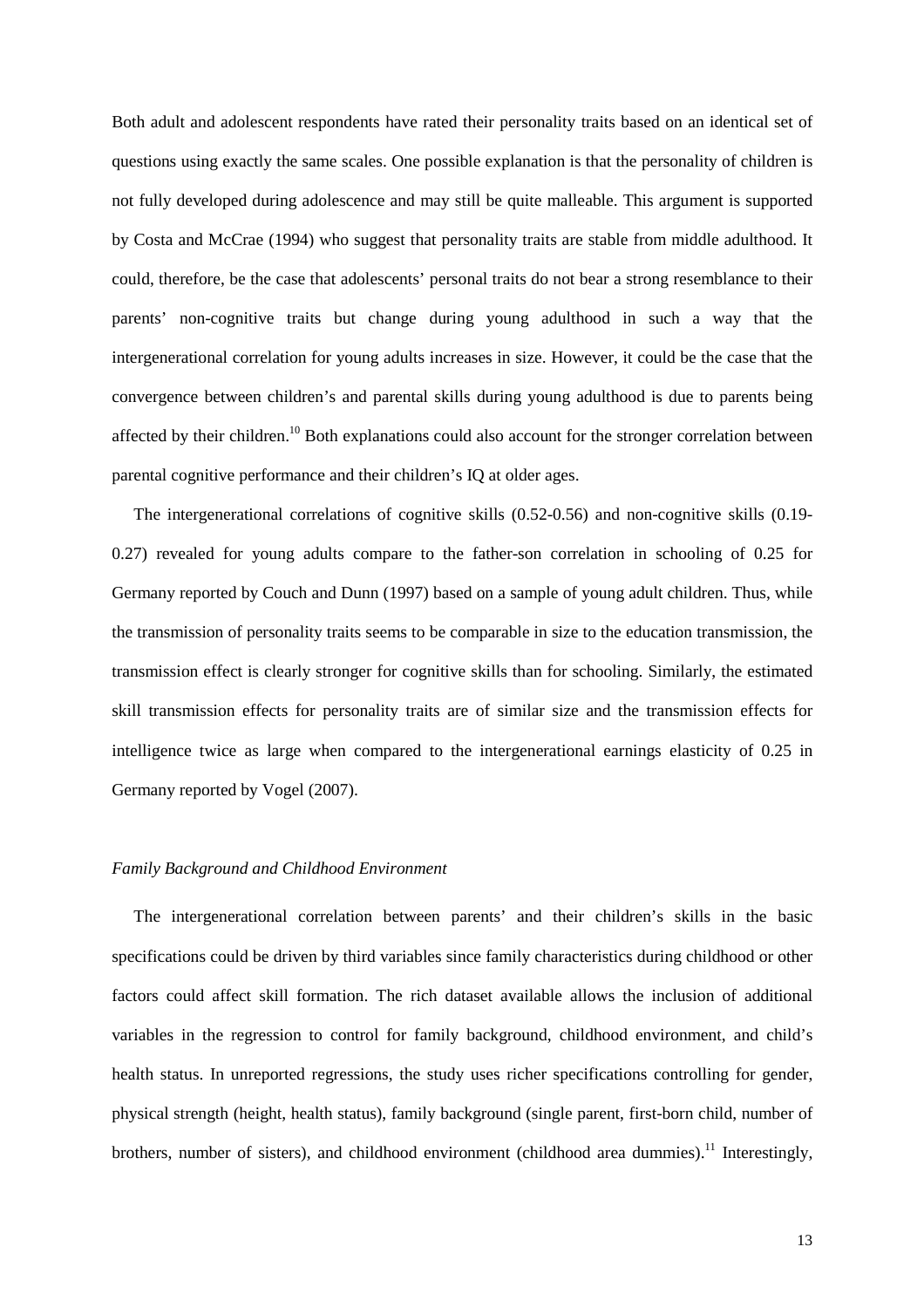the aforementioned variation increases only slightly and the coefficients of parents' test scores are barely affected by the inclusion of the control variables.<sup>12</sup> This is in line with the results from the UK study by Brown et al. (2009), which finds a robust transmission effect for reading and mathematics test scores, independently of additional controls.

However, factors other than parental skills seem to play an important role. For adolescents, for whom the parent-child correlation of cognitive skills is not found to be very high, good health condition plays a major role in determining intelligence test scores. Being healthy is also an important determinant of locus of control, agreeableness, and emotional stability. Furthermore, being raised by a single parent considerably lowers crystallized intelligence, general intelligence, and internal locus of control. For young adults, for whom parental cognitive skills were a much better predictor of IQ test scores, the number of brothers was the only other determinant of measured intelligence. While affecting cognitive skills negatively, the number of brothers had a positive influence on personality measures. In contrast, personality traits were adversely affected by the single parent variable. Again, health status emerged as an important factor of all non-cognitive skills except openness. Test scores on the internal locus of control and emotional stability of a young adult significantly benefit from the child's good health.

#### *Parental Education and Skill Formation*

So far, this analysis has not taken into account parental socio-economic status which is widely considered to be the most important family background variable. Socio-economic resources could be one of the channels through which skills are transmitted from parents to their children (for example, Duncan et al., 2005). As skills are rewarded on the labor market, more able parents have more resources to afford high-quality childcare, housing in areas with access to high-quality schools, and bear the costs of private lessons and tertiary education, which, combined together, may benefit children's skills. Moreover, educated parents may provide a favorable home environment and also enhance the skills of their children by employing favorable parenting styles and by promoting good health conditions for their offspring. The socio-economic status of the family may, therefore, act as an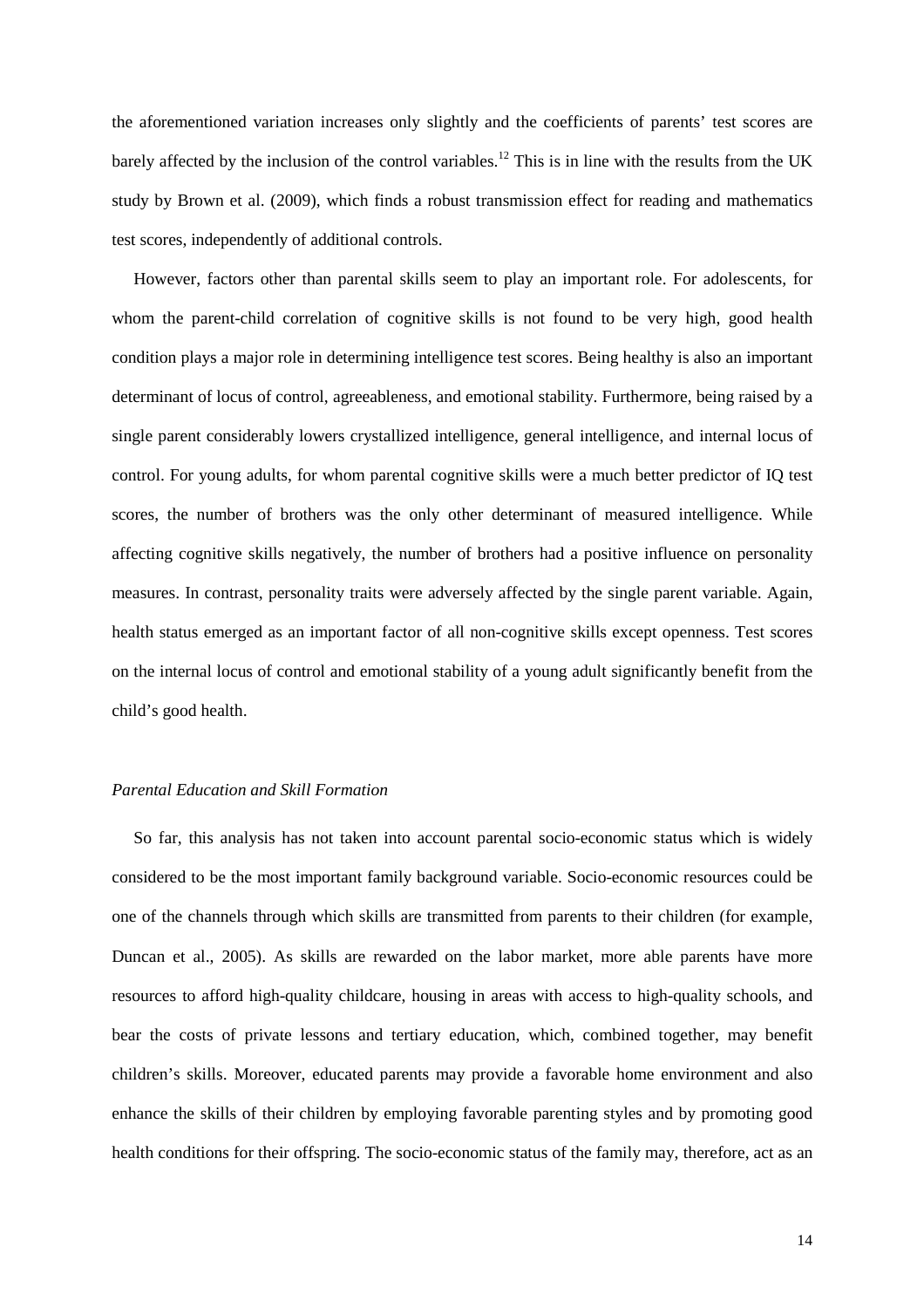important mediator in the intergenerational transmission of intelligence and personality traits. The role of parental socio-economic status in children's skill formation will be examined by linking children's skill outcomes to their parents' education, which is available for fathers and mothers in the sample. A first impression on the relationship between parental schooling and children's skills is presented in Figure 1 which displays adolescents and young adults' average intelligence test scores by parental highest education. In both domains of the IQ test there is a clear SES gradient in the cognitive skills of adolescents, as children of higher educated parents perform better in the cognitive tests. This finding holds regardless of the type of school, i.e., when the current school type of a child is taken into account (not displayed). The association is clearly weaker for the younger cohort, but young adult children with highly educated parents also perform better, particularly in the verbal fluency test.<sup>13</sup>

Non-cognitive skills show a less clear SES gradient, even for adolescents. Average scores on the personality scales by parental highest education are displayed in Figure A1 in the Appendix. If there is any difference at all, adolescent children's conscientiousness and agreeableness, but also their neuroticism increase with higher parental education, and extraversion and external locus of control decrease. In contrast, young adult children's openness and extraversion slightly increase with parental education, and also their agreeableness and neuroticism. A weaker link between parental socioeconomic status (as measured by education and income) and personality, as compared to IQ, is also shown for Sweden by Mood, Bihagen, and Jonsson (2011).

#### [Figure 1 About Here]

Next, the link between parental education and skill outcomes will be analyzed in a regressionadjusted framework. First, children's intelligence and personality test scores will be regressed on dummies for the highest parental educational degrees (medium and high education, with low education being the reference group). Second, parental test scores will be included in these regressions to measure the relative importance of these characteristics. Table 2 reports results for the relationship between the parental education and cognitive skills of adolescent children (Panel A) and of young adult children (Panel B). As the results of the first three columns (without IQ transmission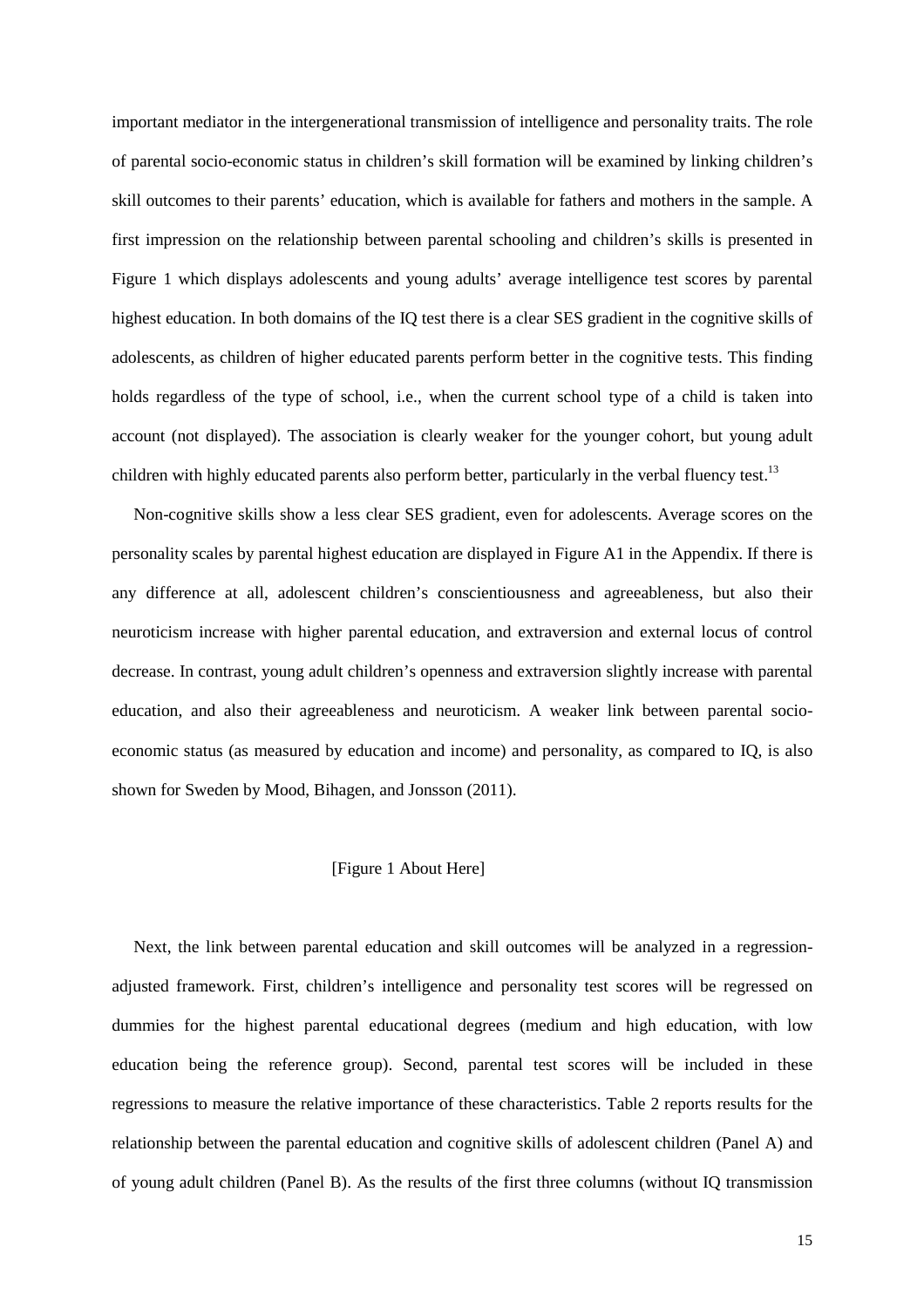effects) show, there is a strong association between parents' education and the intelligence of their adolescent children. This is in line with the Swedish study by Mood, Bihagen, and Jonsson (2011) which reports a correlation between fathers' schooling and their sons' IQ of 0.32. Table 2 shows that parents' higher education is most strongly correlated with general cognitive skills and more important for crystallized than for fluid intelligence. However, even for fluid intelligence, having a highly educated parent is associated with a one-point increase in the child's intelligence, which corresponds to more than three answers (out of 20) in the corresponding IQ test. The association between parental education and children's cognitive skills is, however, much weaker for older children (Panel B). Only coding speed (fluid intelligence) is significantly affected by parents' higher education.

#### [Table 2 About Here]

As displayed in the last three columns in Panel A, the inclusion of parental test scores only slightly changes the effect of parental education on adolescents' cognitive skills. Parents' higher education still has a significant impact on all three skill outcomes. However, despite the inclusion of the obviously important parental education, parental test scores still matter for the cognitive skills of their children. Compared to the raw regressions in Table 1, the coefficients of crystallized and general intelligence were reduced in size and significance, whereas there is only a small change in the transmission of fluid intelligence. Thus, both parents' education and their skills seem to matter independently for the intelligence of their adolescent children. In contrast, the last three columns in Panel B show that there parental education has no effect on the test scores of their young adult children, and the IQ transmission effect is virtually unchanged for this age group when compared to the raw regressions in Table 1. This is in line with previous findings of Anger and Heineck (2010a) for older children. Overall, although parents' educational background affects the skills of adolescent children, it seems to play only a minor role as mediator in the intergenerational transmission of intelligence. This supports findings of Brown et al. (2009) for a sample of somewhat younger children in the UK. They rule out the possibility that the intergenerational effect of parents' test scores occurs via their impact on parents' income or educational attainment.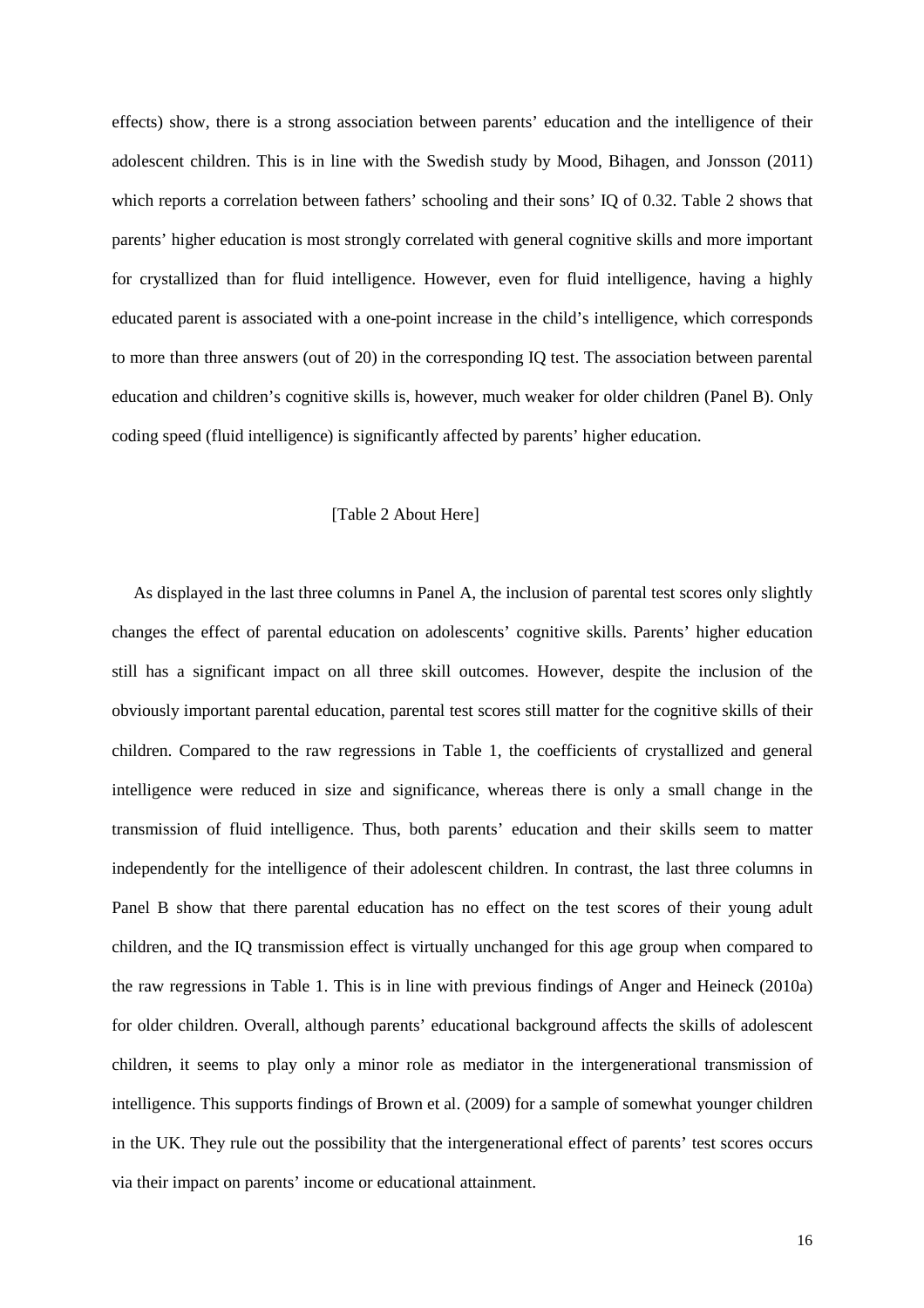#### [Table 3 About Here]

Estimates of the link between parental schooling and children's non-cognitive outcomes are displayed in Table 3 (adolescent children) and Table 4 (young adult children). As shown in Panel A (without parental personality traits) in both tables, parents' higher education reduces both adolescent and adult children's external locus of control. For adolescent children, having parents with medium education does not seem to matter for skill formation as compared to having low educated parents, whereas young adult children with medium educated parents score higher on openness. Young adult children with highly educated parents are more extroverted, but rate themselves, like children with medium educated parents, as less internalizing than young adults from low socio-economic background.

#### [Table 4 About Here]

The lower panels in Tables 3 and 4 (Panel B) include parental personality traits, and show that parental education is still significantly related to some of the child's non-cognitive skills. Children with educated parents have a lower internal locus of control, independent of their age group, whereas the stage of the life course seems to matter for extraversion. Adolescents with a medium socioeconomic background are less extroverted than adolescents with a higher or lower educational background (Table 3), while older children are more extroverted if they have highly educated parents (Table 4). Despite the inclusion of parental personality traits, young adults from highly educated families are still significantly more open. The most remarkable finding is, however, that, compared to the raw regressions in Table 1, the effects that parental non-cognitive skills exert on the traits of their children is virtually identical when controlling for parental education. With the exception of external locus of control of young adults, the transmission effects are of the same size, or even slightly higher, when educational background is included. This is in line with findings of Duncan et al. (2005) who point out that the intergenerational correlations of non-cognitive skills are robust to the inclusion of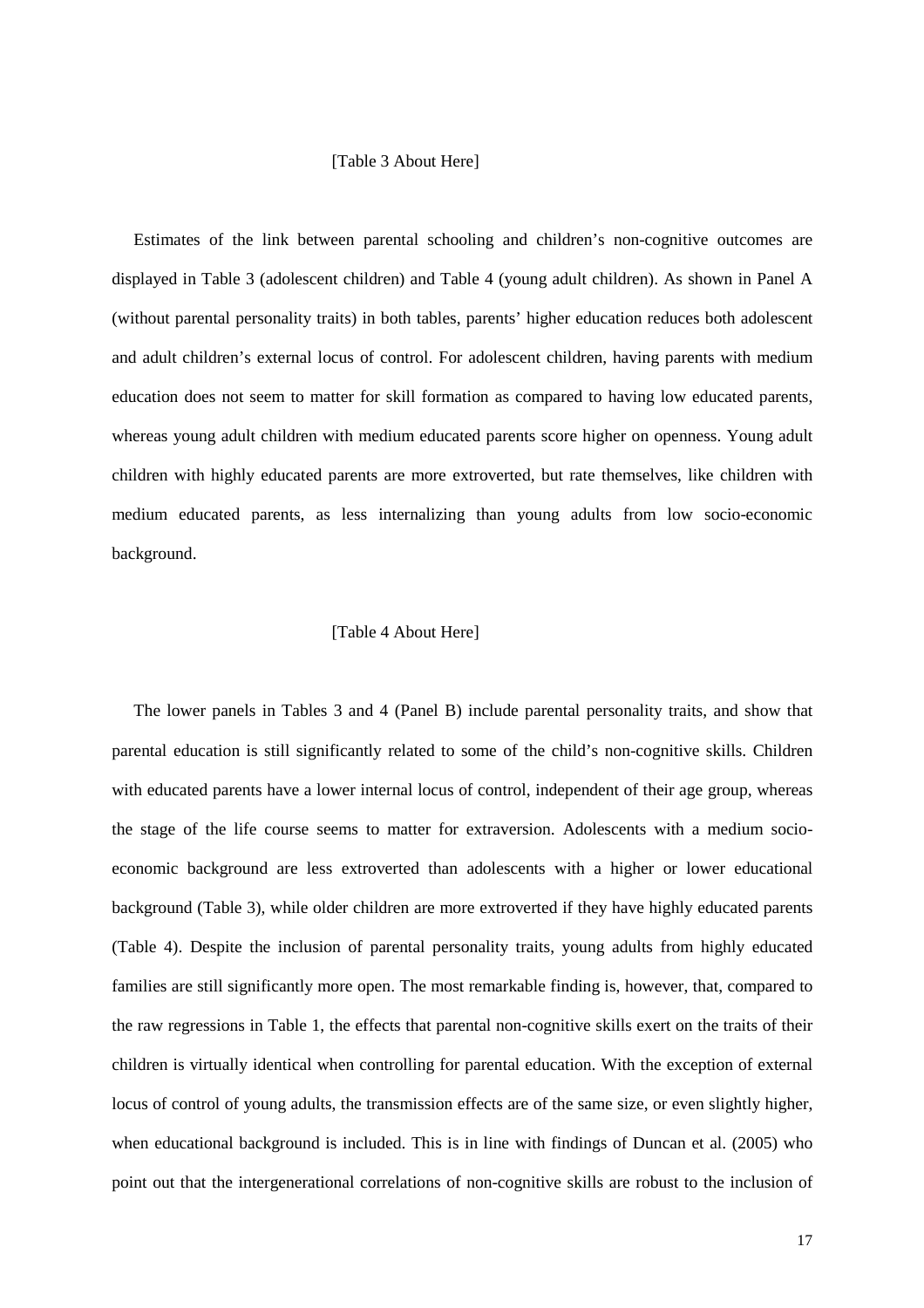family income. Thus, for both adolescents and young adults, parental schooling plays no role as mediator in the intergenerational transmission of personal traits.

Overall, the socio-economic status of the family, as measured by parental education, does not seem to play a mediating role in the intergenerational transmission of intelligence and personality traits.

# **Cross-National Comparisons**

The intergenerational transmission effects of cognitive and non-cognitive skills revealed above can be contrasted with findings from previous studies on countries with different institutional frameworks (Table 5). First, this paper will look at comparisons of intergenerational IQ transmissions. In order to do this, the results for the father-son pairs are used to compare the findings directly to the recent studies on Norway (Black et al., 2009) and Sweden (Björklund et al., 2010) which both use general intelligence measures of cognitive skills. In both Scandinavian studies a one-point increase in the father's ability is associated with an increase in the son's ability of about one third.<sup>14</sup> The IO transmission from fathers to adolescent sons revealed for Germany is only 0.20 for general intelligence and, therefore, considerably smaller than for Norway and Sweden. However, adolescents are of a slightly younger age than the sons in the Scandinavian samples. In addition, as explained above, the intergenerational correlations of cognitive skills may be understated for the sample of adolescents as children and their parents do not participate in the same intelligence test. Thus, the IQ correlations between parents and their young adult children who participate in exactly the same ultrashort IQ tests are preferable. The estimates for the group of young adults show a coefficient of 0.42 for general intelligence, and, therefore, the transmission effect for Germany is comparable with the Nordic countries.<sup>15</sup> This may be somewhat surprising as the intergenerational income elasticity in Germany is higher than in Norway and Sweden (Björklund and Jäntti, 2009). Thus, it does not seem to be the case that intergenerational correlations in cognitive skills account for the discrepancy in social mobility between Germany and Scandinavian countries.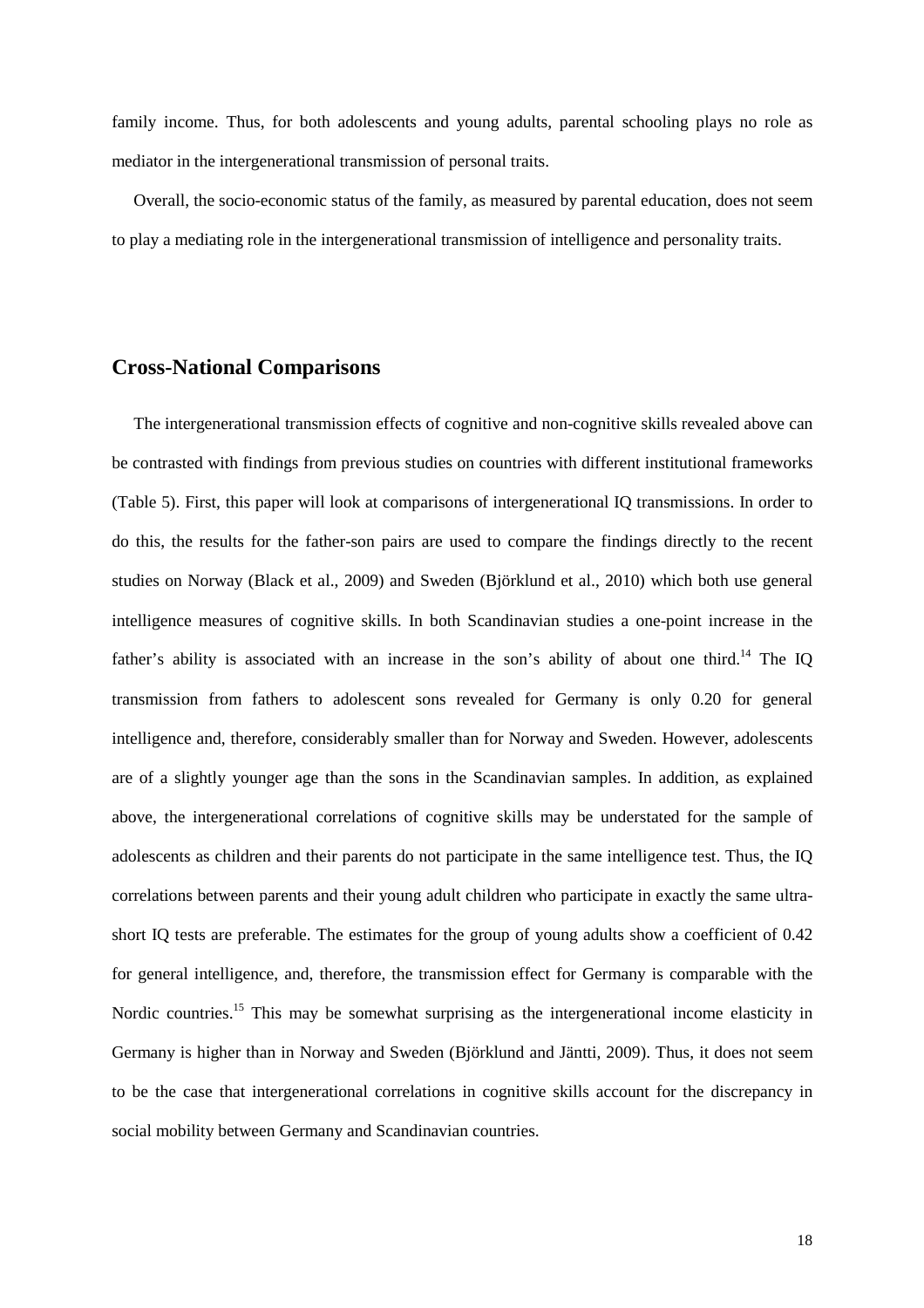#### [Table 5 About Here]

Intergenerational correlations of cognitive skills revealed for adolescent children seem to be of a similar size to the U.S.. The transmission effects reported by Mayer et al. (2002) and Duncan et al. (2005) based on reading and mathematical skills are slightly below one quarter for pairs of mothers and daughters, and somewhat lower for mother-son pairs. Estimates from, so far, unreported regressions for the German sample of adolescent children, which disregard effects of the father, show similar findings for crystallized intelligence. In contrast, Agee and Crocker (2002) use full-scale intelligence tests and find a one-point increase in general parental IQ to be associated with an increase in their child's IQ of almost one third. This transmission effect is higher than the parent-child correlation for adolescent children in Germany. However, direct comparisons are difficult, since the U.S. study is based on a sample of young children of about 6 years-old.

Similarly, Brown et al. (2009) use a sample of younger children with an average age of 9 years to analyze the intergenerational transmission of reading and mathematical skills in the UK. They report transmission effects of 0.25 for reading performance and 0.08 for numeracy skills, both of which correspond to crystallized intelligence in the current study. Thus, the corresponding transmission effect for the German sample of adolescent children (0.24) is presumably higher than the average of the two skill types found for the UK. However, their measures of cognitive skills clearly differ from the ones used in the current study for Germany.

With respect to non-cognitive skills, the results for the sample of adolescent children are slightly higher than those found in psychological studies (Loehlin, 2005) and roughly compare to the studies reviewed by Osborne Groves (2005). Intergenerational correlations of non-cognitive skills revealed for the U.S. seem to be considerably smaller than the ones found for Germany. Duncan et al. (2005) report coefficients of the maternal transmission effect of between 0.07 and 0.10 for daughters' personality traits and mostly statistically insignificant coefficients for sons. In contrast, additional regressions for the German adolescent sample, where father's non-cognitive skills are excluded, reveal effects of between 0.14 and 0.32 for daughters and 0.13 and 0.22 for sons. All mother-child correlations are, therefore, stronger than those found for the U.S.A. However, Duncan et al. (2005)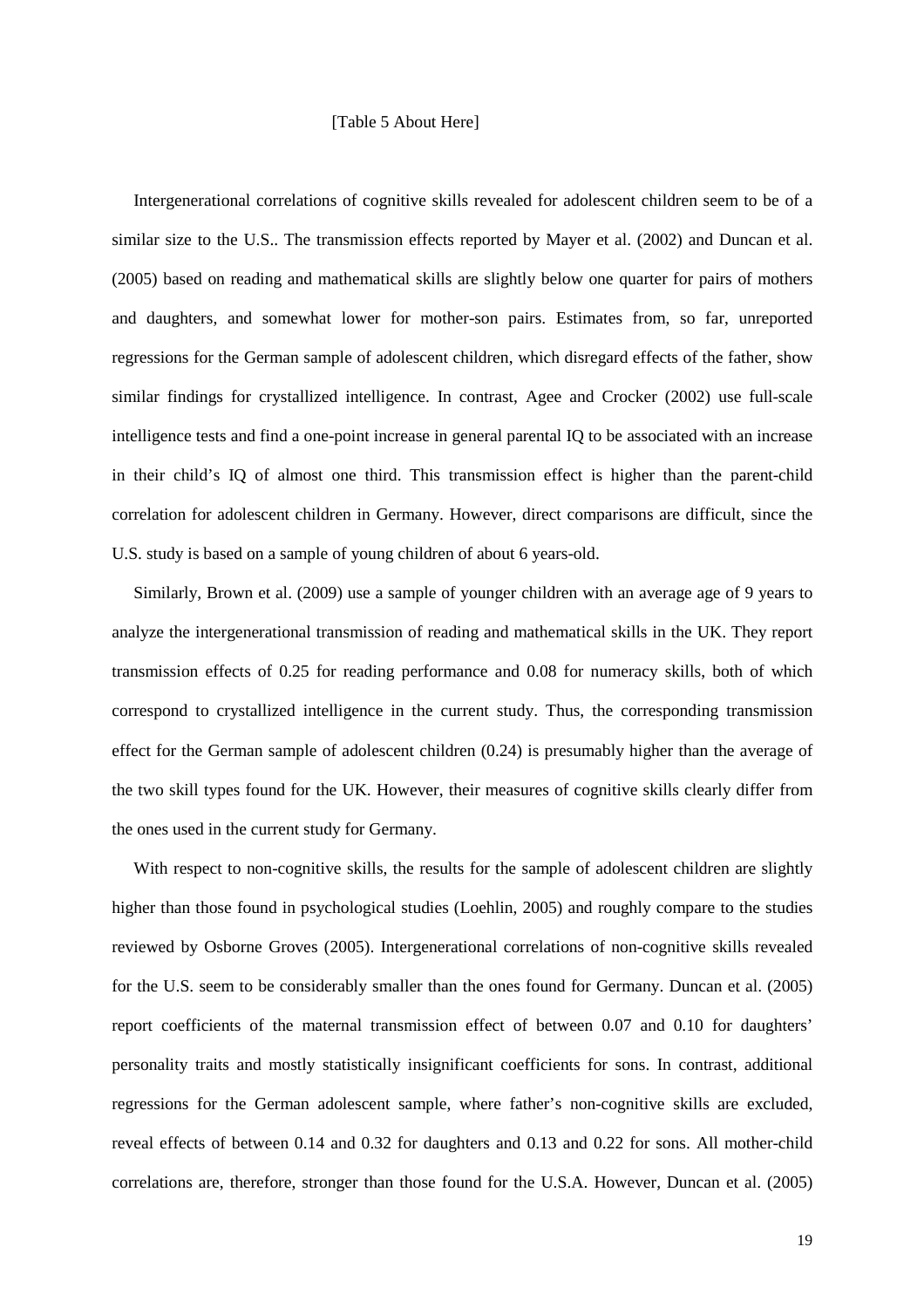use different measures of personality traits: self-esteem, depression, shyness, and the Pearlin mastery scale. Only the latter can be used for direct comparison with the German data, as the mastery scale roughly corresponds to the locus of control measure. While mastery is transmitted at a rate of only 0.07 from mothers to daughters in the U.S. (and is insignificant for sons), the mother-daughter correlation of internal locus of control is 0.14 (sons: 0.14), and even 0.32 (sons: 0.22) for external locus of control in Germany, and, despite the relatively small sample sizes, always highly statistically significant.

#### **Conclusion and Policy Implications**

This paper provided estimates of intergenerational transmissions of cognitive and non-cognitive skills from parents to their children during adolescence and young adulthood using representative data from the German SOEP. While for both age groups intelligence and personal traits were found to be transmitted from parents to their children, there are large discrepancies with respect to the age group and the type of skill. The intergenerational transmission effect was found to be relatively small for adolescent children, with correlations between 0.12 and 0.24, whereas the parent-child correlation in the sample of adult children was between 0.19 and 0.27 for non-cognitive skills, and up to 0.56 for cognitive skills.

Thus, it seems that the skill gradient increases with the age of the child. One potential explanation may be that adolescent children who are largely still in school are strongly influenced by their teachers and peers but less by their parents. Another explanation could be that institutions in Germany enhance skill inequalities by placing students with a lower skill level on lower academic tracks.<sup>16</sup> However, in the absence of cross-national comparisons for both age groups, it is difficult to judge whether the German education system or labor market institutions play any role in determining this increase in the gradient.

Cognitive skills were shown to increase with parental education and these differences hold regardless of the school type. However, when parents' educational degrees are included in the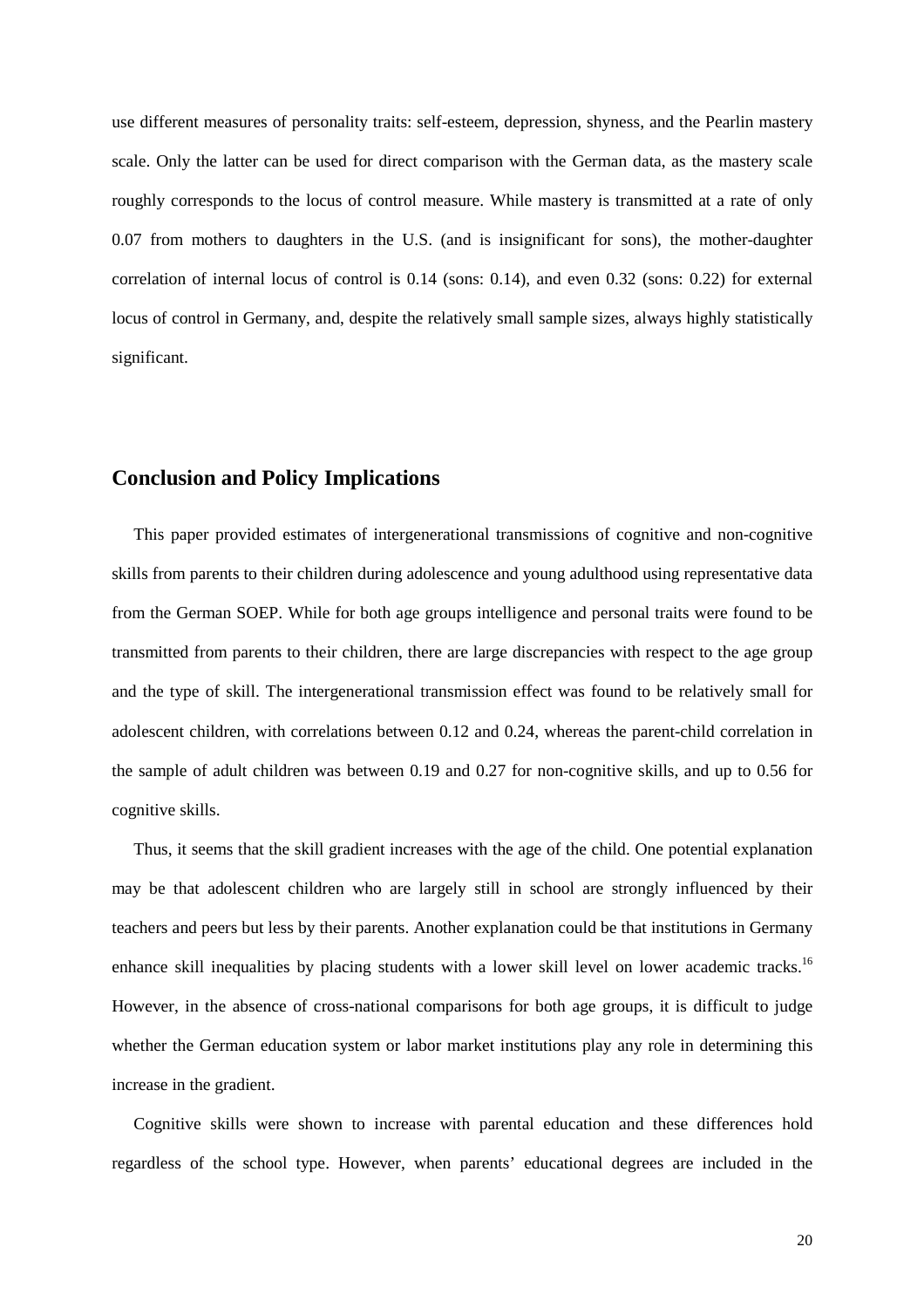regressions the skill transmission effects are virtually unchanged. This suggests that the socioeconomic status of the family does not play a mediating role in the intergenerational transmission of intelligence and personality traits. Similarly, the effect of parental IQ and personality on children's skills barely changes when other control variables for family background and childhood environment are included. However, some of the individual and family characteristics do seem to play a role in children's skill formation. In particular, good health seems to be important for skill formation, whereas skills seem to suffer if a child is raised by a single parent.

In a cross-country comparison, intergenerational correlations of cognitive skills in Germany are roughly the same or slightly stronger than those found by previous studies for other countries with different institutional settings. Thus, characteristics of the German education system, such as early school tracking, do not seem to affect the strength of the intergenerational link of intelligence. It is also quite unlikely that intergenerational correlations of cognitive skills can account for the greater inequality persistence in Germany relative to the Scandinavian countries. This conclusion is supported by the finding that Germany has similar, or even higher, transmission effects than in the U.S. and the U.K., which both have a lower education and income mobility than Germany.

Moreover, non-cognitive skills seem to be transmitted across generations more strongly in Germany than in the U.S. One tentative explanation may be a lower prevalence of childcare for children under the age of three and lower childhood education in Germany, which may strengthen the link between parental personality traits and children's skills as these are known to be largely shaped in early childhood. Furthermore, the intergenerational correlation of non-cognitive skills may be stronger in countries with early school tracking, such as Germany, as initial skill differences between students with different family backgrounds may be reinforced. However, family background does not play a different role in the intergenerational skill transmission in Germany and the comparison countries analyzed by previous studies. On the whole, neither cognitive nor non-cognitive skill transmission seems to be able to explain cross-country differences in socio-economic mobility.

This study points to intergenerational persistence in cognitive and non-cognitive disadvantage in Germany which is of similar size to the countries with higher social mobility, and similar or even stronger to the countries with lower social mobility. One explanation that may reconcile these findings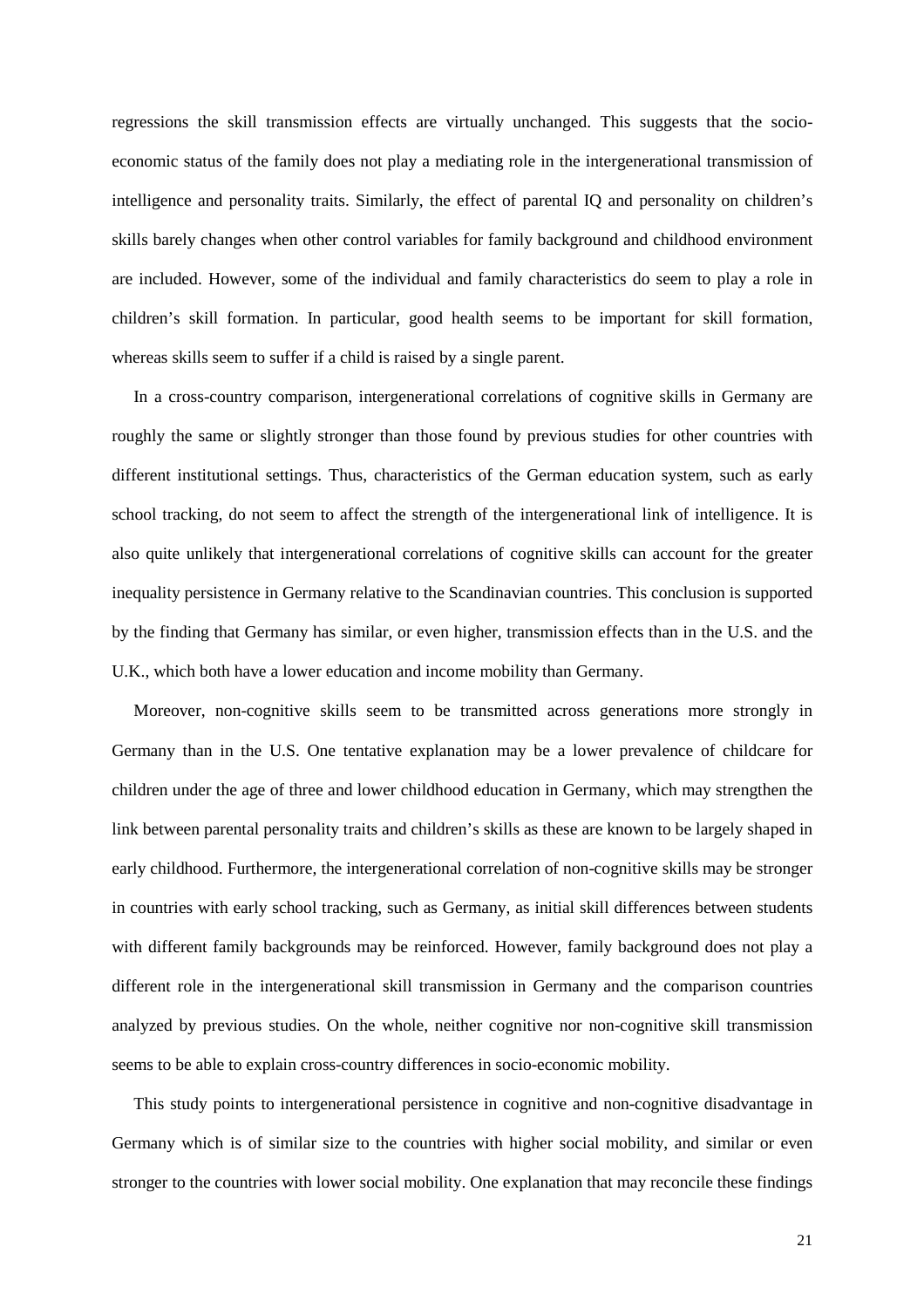could be that the transmission of skills feeds differently into the process of intergenerational education or income transmission in the different countries. This underlines the necessity to examine the link between skill transmission, educational mobility and earnings persistence in Germany. This will, however, only be possible when future waves of the SOEP data become available allowing us to measure children's earnings at reasonable points in time of their life cycle. Thus, the full answer to the question as to how socio-economic status is transmitted across generations in Germany is left for future research.

Overall, this study suggests that non-cognitive skills are not as strongly transmitted as cognitive skills, but are at least as important for economic success, as past empirical evidence has shown. Thus, there seems to be more room for external (non-parental) influences in the formation of personal traits. Therefore, it should be more promising for policy makers to focus on shaping children's noncognitive skills to promote intergenerational mobility. This could be achieved by focusing on the provision of high-quality childcare to children from disadvantaged families, by teaching and developing non-cognitive skills in class, and by providing educational support through nurseries and teachers for families with low socio-economic background.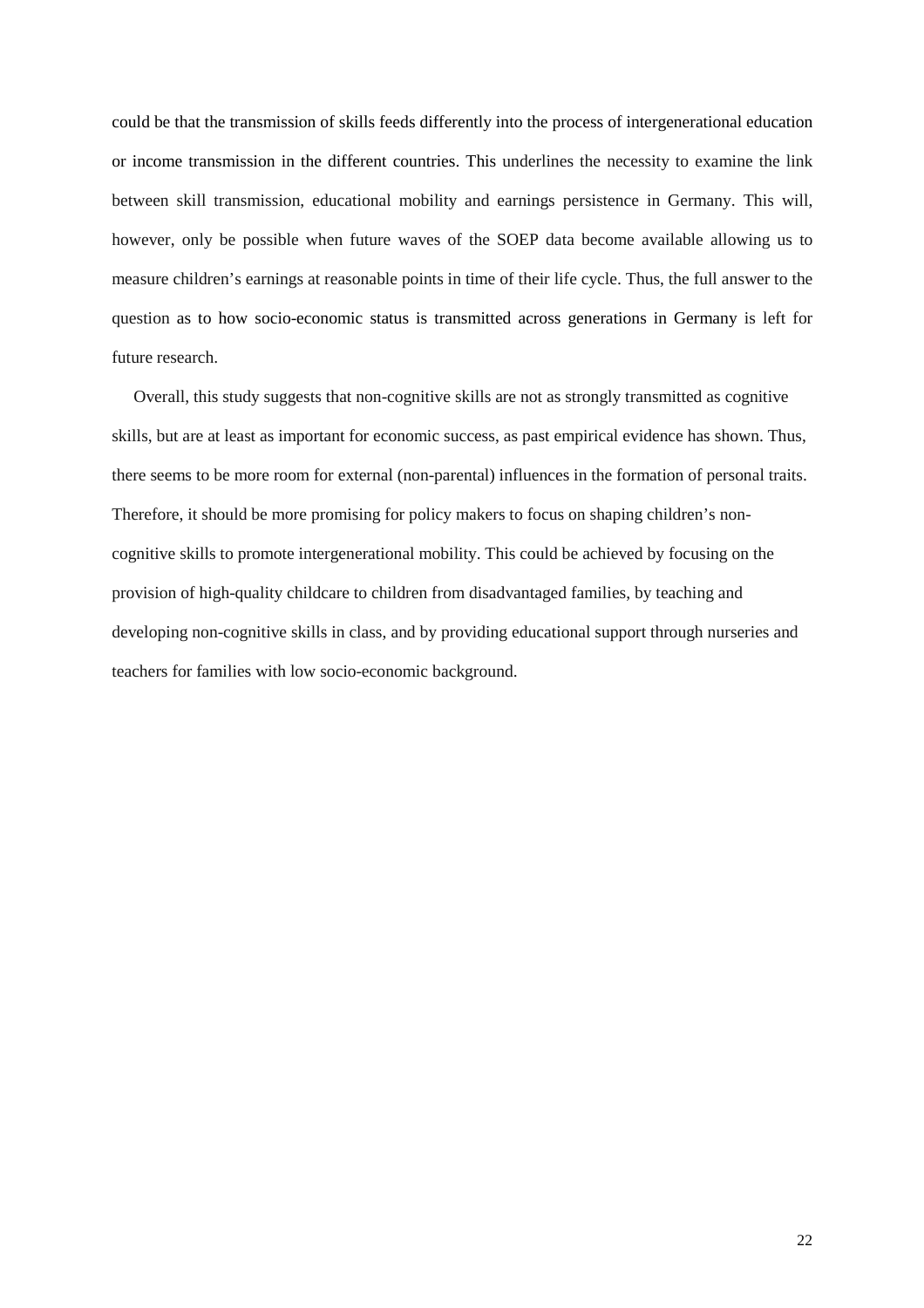# **References**

- Anger, Silke, and Heineck, Guido (2010a): Do Smart Parents Raise Smart Children? The Intergenerational Transmission of Cognitive Abilities, *Journal of Population Economics*, 23(3), 1105-1132.
- Anger, Silke, and Heineck, Guido (2010b): Cognitive abilities and earnings first evidence for Germany, *Applied Economics Letters*, 17(7), 699-702.
- Agee, Mark D., and Crocker, Thomas D. (2002): Parents' discount rate and the intergenerational transmission of cognitive skills, *Economica*, 69, 143-154.
- Björklund, Anders M., and Jäntti, Markus (2009): Intergenerational Income Mobility and the Role of Family Background, in *Oxford Handbook of Economic Inequality*, ed. by Salverda, W., Nolan, B., and Smeeding, T. M.: Oxford University Press, 491-521.
- Björklund, Anders, Hederos Eriksson, Karin, and Jäntti, Markus (2010): IQ and Family Background: Are Associations Strong or Weak?, *The B.E. Journal of Economic Analysis & Policy*, Berkeley Electronic Press, 10(1), Article 2.
- Björklund, Anders, Jäntti, Markus, and Solon, Gary (2007): Nature and Nurture in the Intergenerational Transmission of Socioeconomic Status: Evidence from Swedish Children and Their Biological and Rearing Parents, *The B.E. Journal of Economic Analysis & Policy*, 7.
- Black, Sandra E., Devereux, Paul J. (2010): Recent Developments in Intergenerational Mobility, *IZA Discussion Paper No. 4866*.
- Black, Sandra E., Devereux, Paul J., and Salvanes, Kjell G. (2009): Like father, like son? A note on the intergenerational transmission of IQ scores, *Economics Letters*, 105, 138-140.
- Blanden, Jo, Gregg, Paul, and Macmillan, Lindsey (2007): Accounting for intergenerational income persistence: Noncognitive skills, ability and education, *Economic Journal*, 117, C43-C60.
- Bowles, Samuel, and Gintis, Herbert (2002): The Inheritance of Inequality, Journal of Economic Perspectives, 16, 3-30.
- Brown, Sarah, McIntosh, Steven, and Taylor, Karl B. (2009): Following in your parents' footsteps? Empirical Analysis of Matched Parent-Offspring Test Scores, *IZA Discussion Paper No. 3986.*
- Cameron, Stephen V., and Heckman, James J. (1993): Nonequivalence of high school equivalents. *Journal of Labor Economics* 11(1): 1-47.
- Case, Anne, and Katz, Lawrence F. (1991): The Company You Keep: The Effects of Family and Neighborhood on Disadvantaged Youth, *NBER Working Paper 3705*.
- Cattell, Raymond. B. (1987): Intelligence: Its structure, growth, and action. Elsevier Science, New York.
- Costa Jr., Paul T., and McCrae, Robert R. (1994): Set like plaster: evidence for the stability of adult personality. In: Heatherton, Todd F., and Weinberger, Joel L. (Eds.): Can Personality Change? In: *American Psychological Association*, Washington, DC, 21–40.
- Couch, Kenneth A., and Dunn, Thomas A. (1997): Intergenerational correlations in labor market status: A comparison of the United States and Germany*, Journal of Human Resources*, 32(1): 210-232.
- Cunha, Flavio, and Heckman, James J. (2007): The Technology of Skill Formation, *American Economic Review*, 97, 31-47.
- Dehne, Max, and Schupp, Jürgen (2007): *Persönlichkeitsmerkmale im Sozio-oekonomischen Panel (SOEP) - Konzept, Umsetzung und empirische Eigenschaften*, DIW Research Notes 26, German Institute for Economic Research (DIW Berlin), Berlin.
- Devlin, Bernie, Daniels, Michael, and Roeder, Kathryn (1997): The Heritability of IQ, *Nature*, 388, 468-471.
- Duncan, Greg, Kalil, Ariel, Mayer, Susan E., Tepper, Robin, and Payne, Monique R. (2005): The Apple Does not Fall Far from the Tree, in: Bowles, Samuel, Gintis, Herbert, and Osborne Groves, Melissa (Eds): Unequal Chances: Family Background and Economic Success, Russell Sage Foundation, Princeton University Press.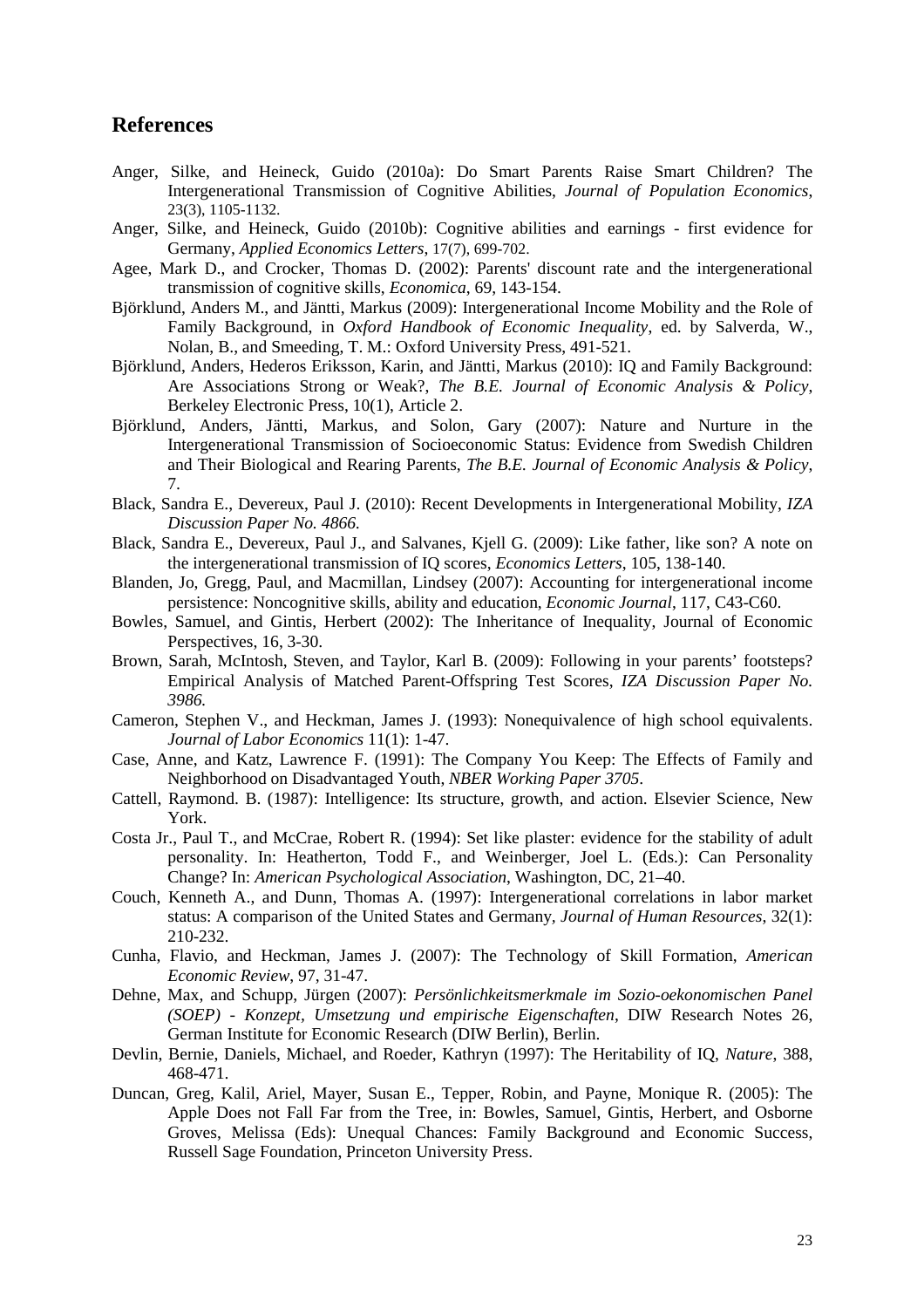- Ermisch, John (2008): Origins of Social Immobility and Inequality: Parenting and Early Child Development, *National Institute Economic Review*, 205, 62-71.
- Ermisch, John, and Francesconi, Marco (2001): Family matters: impacts of family background on educational attainment, *Economica*, 68(270), 137–156.
- Ge, Xiaojia, Conger, Rand D., Cadoret, Remi J., Neiderhiser, Jenae M., Yates, William, Troughton, Edward, and Stewart, Mark A. (1996): The Developmental Interface Between Nature and Nurture: A Mutual Influence Model of Child Antisocial Behavior and Parent Behaviors, Developmental Psychology, 32 (4), 574-589.
- Hanushek, Erik A., and Woessmann, Ludger (2008): The Role of Cognitive Skills in Economic Development, *Journal of Economic Literature* 46(3), 607-68.
- Heckman, James J., and Rubinstein, Yona (2001): The Importance of Noncognitive Skills: Lessons from the GED Testing Program, AER Papers and Proceedings, 91(2), 145-149.
- Heckman, James J., Stixrud, Jora, and Urzua, Sergio (2006): The Effects of Cognitive and Noncognitive Abilities on Labor Market Outcomes and Social Behavior, Journal of Labor Economics, 24 (3), 411-482.
- Heckman, James J., and Vytlacil, Edward (2001): Identifying the role of cognitive ability in explaining the level of and change in the return to schooling. *Review of Economics and Statistics*, 83, 1-12.
- Heineck, Guido, and Anger, Silke (2010): The Returns to Cognitive Abilities and Personality Traits in Germany, *Labour Economics*, 17 (3), 535–546
- Hertz, Tom, Jayasundera, Tamara, Piraino, Patrizio, Selcuk, Sibel, Smith, Nicole, and Verashchagina, Alina (2007): The Inheritance of Educational Inequality: International Comparisons and Fifty-Year Trends, *The B.E. Journal of Economic Analysis & Policy*, 7, Art. 10.
- Lang, Frieder R., Weiss, David, Stocker, Andreas, and Rosenbladt, Bernhard von (2007): Assessing Cognitive Capacities in Computer-Assisted Survey Research: Two Ultra-Short tests of Intellectual Ability in the German Socio-Economic Panel, *Schmollers Jahrbuch (Proceedings of the 7th International Socio-Economic Panel User Conference (SOEP2006), ed. by Ferreri-Carbonell, Ada, Grabka, Markus M., and Kroh, Martin)*, 127, 183-191.
- Loehlin, John C. (2005): Resemblance in Personality and Attitudes between Parents and Their Children: Genetic and Environmental Contributions. Princeton University Press, Princeton.
- Mayer, Susan E., Duncan, Greg, and Kalil, Ariel (2004): Like mother, like daughter? SES and the intergenerational correlation of traits, behaviors and attitudes, Working Paper No. 0415 (Harris school of Public policy studies, University of Chicago).
- McCrae, Robert R., and Costa Jr., Paul T. (1999): A Five-Factor Theory of Personality. In: Pervin, Lawrence A., and John, Oliver P. (Eds): Handbook of Personality: Theory and Research. Guilford: New York, 139-153.
- Mood, Carina, Jonsson, Jan O., and Bihagen, Erik (2011): Socioeconomic persistence across generations: The Role of Cognitive and non-cognitive processes, Russell Sage Foundation.
- Mulligan, Casey B. (1999): Galton vs. human capital approaches to inheritance, *Journal of Political Economy*, 107(6), 184-224.
- Osborne Groves, Melissa (2005): How important is your personality? Labor market returns to personality for women in the US and UK, *Journal of Economic Psychology*, 26, 827-841.
- Plomin, Robert, DeFries, John C., McClearn, Gerald, and McGuffin, Peter (2000): Behavioral Genetics, fourth edition, New York: W.H. Freeman and Company.
- Solga, Heike, Stern, Elsbeth, Rosenbladt, Bernhard von, Schupp, Jürgen, and Wagner, Gert G. (2005): *The Measurement and Importance of General Reasoning Potentials in Schools and Labor Markets: Pre-Test Report*, DIW Research Notes 10, German Institute for Economic Research (DIW Berlin), Berlin.
- Solon, Gary (1999): Intergenerational mobility in the labor market. In Ashenfelter, Orley C., and Card, David. Handbook of Labor Economics, Volume 3, Amsterdam: Elsevier Science, 1761- 1800.
- Srivastava, Sanjay, John, Oliver P., Gosling, Samuel D., and Potter, Jeff (2003): Development of personality in early and middle adulthood: set like plaster or persistent change? *Journal of Personality and Social Psychology*, 85 (5), 1041–1053.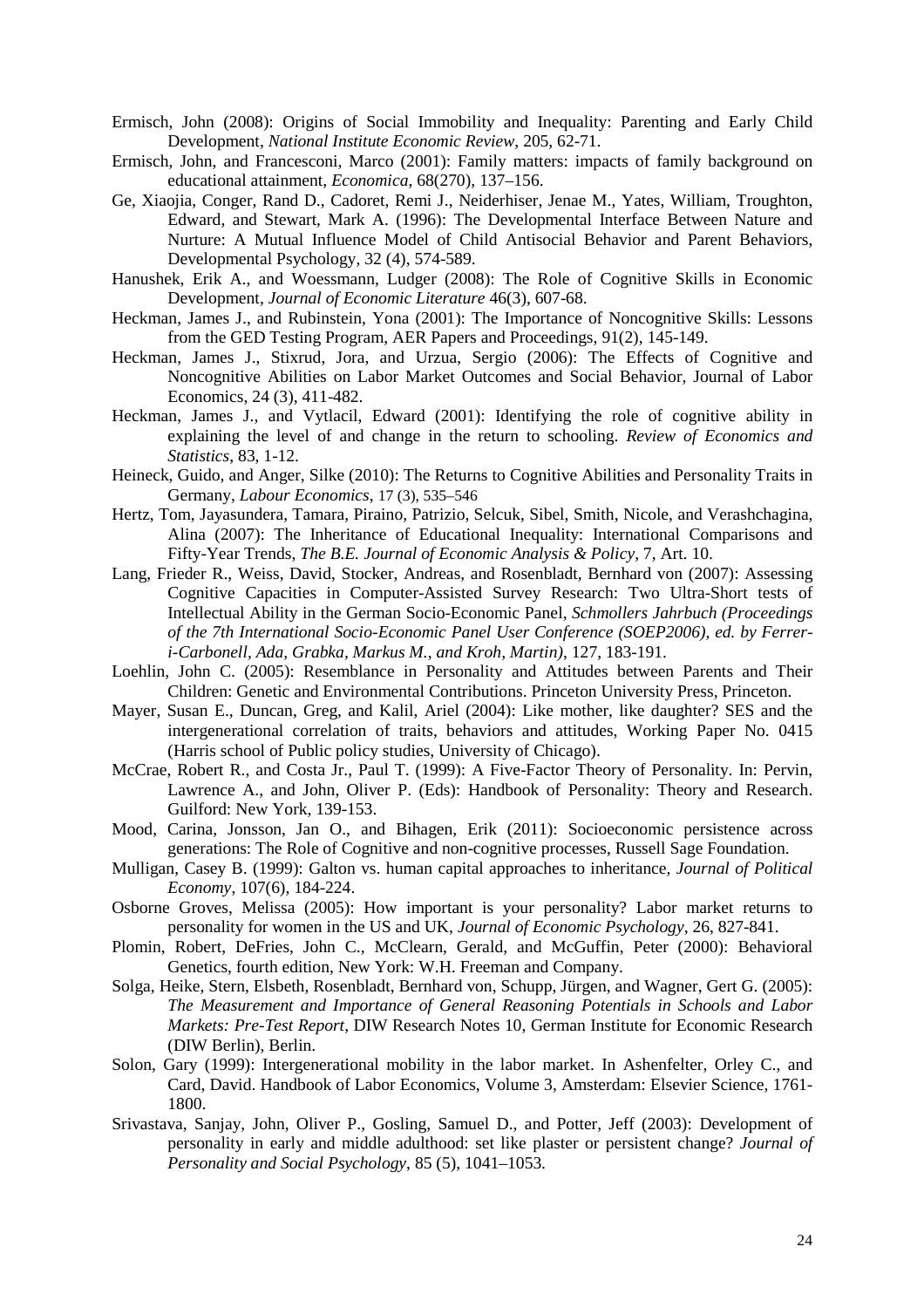- Vogel, Thorsten (2007): Reassessing Intergenerational Mobility in Germany and the United States: The Impact of Differences in Lifecycle Earnings Patterns, unpublished manuscript.
- Wagner, Gert G., Frick, Joachim R., and Schupp, Jürgen (2007): The German Socio-Economic Panel Study (SOEP). Scope, Evolution and Enhancements, Schmollers Jahrbuch : *Journal of Applied Social Science Studies / Zeitschrift für Wirtschafts- und Sozialwissenschaften*, 127, 139-169.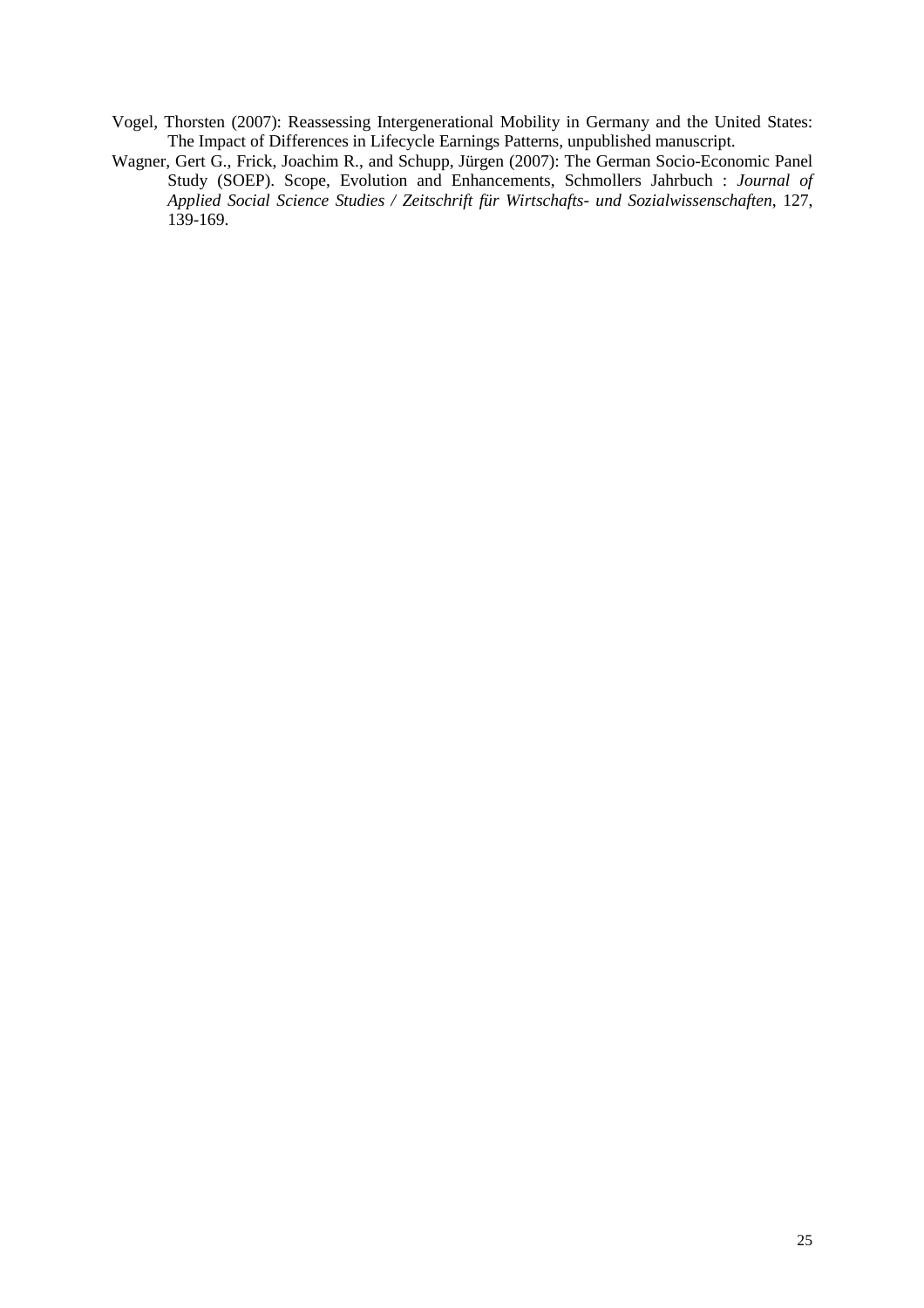# **Figures and Tables**

|                                                   |                          | Adolescent Children    |                                        | Young Adult Children   |
|---------------------------------------------------|--------------------------|------------------------|----------------------------------------|------------------------|
|                                                   | All                      | Sons                   | All                                    | Sons                   |
| <b>Fluid Intelligence</b>                         |                          |                        |                                        |                        |
| Test score parents                                | $0.134*$<br>(0.0703)     |                        | $0.522***$<br>(0.0439)                 |                        |
| Test score Father                                 |                          | 0.0279<br>(0.129)      | $\overline{\phantom{a}}$<br>$ \,$      | $0.388***$<br>(0.0766) |
| <b>Adjusted R-squared</b>                         | 0.009                    | $-0.011$               | 0.240                                  | 0.150                  |
| <b>Crystallized Intelligence</b>                  |                          |                        |                                        |                        |
| Test score parents                                | $0.180***$<br>(0.0652)   |                        | $0.531***$<br>(0.0439)                 |                        |
| Test score Father                                 | $\overline{\phantom{a}}$ | $0.214**$<br>(0.0994)  | $\overline{\phantom{a}}$<br>$\sim$ $-$ | $0.421***$<br>(0.0719) |
| <b>Adjusted R-squared</b>                         | 0.023                    | 0.038                  | 0.246                                  | 0.192                  |
| <b>General Intelligence</b><br>Test score parents | $0.237***$               |                        | $0.556***$                             |                        |
|                                                   | (0.0697)                 |                        | (0.0427)                               |                        |
| Test score Father                                 |                          | $0.203*$<br>(0.111)    | $\overline{\phantom{a}}$               | $0.424***$<br>(0.0757) |
| <b>Adjusted R-squared</b>                         | 0.036                    | 0.026                  | 0.281                                  | 0.185                  |
| <b>Openness</b>                                   |                          |                        |                                        |                        |
| Test score parents                                | $0.173***$               |                        | $0.245***$                             |                        |
|                                                   | (0.0249)                 |                        | (0.0171)                               |                        |
| <b>Test score Father</b>                          |                          | $0.166***$<br>(0.0430) |                                        | $0.310***$<br>(0.0319) |
| <b>Adjusted R-squared</b>                         | 0.038                    | 0.026                  | 0.083                                  | 0.093                  |
| Conscientiousness                                 |                          |                        |                                        |                        |
| Test score parents                                | $0.146***$               |                        | $0.226***$                             |                        |
|                                                   | (0.0238)                 |                        | (0.0174)                               |                        |
| <b>Test score Father</b>                          | $\overline{\phantom{a}}$ | $0.159***$             | $\overline{\phantom{a}}$               | $0.245***$             |
| <b>Adjusted R-squared</b>                         | $ -$<br>0.030            | (0.0424)<br>0.024      | <b>Service</b><br>0.068                | (0.0314)<br>0.061      |
| <b>Extraversion</b>                               |                          |                        |                                        |                        |
| Test score parents                                | $0.168***$<br>(0.0255)   |                        | $0.193***$<br>(0.0189)                 |                        |
| Test score Father                                 |                          | $0.140***$<br>(0.0430) | $\overline{\phantom{a}}$               | $0.201***$<br>(0.0331) |
| <b>Adjusted R-squared</b>                         | 0.034                    | 0.018                  | 0.043                                  | 0.037                  |
| <b>Agreeableness</b>                              |                          |                        |                                        |                        |
| Test score parents                                | $0.163***$<br>(0.0247)   |                        | $0.224***$<br>(0.0170)                 |                        |
| Test score Father                                 |                          | $0.146***$<br>(0.0411) | $\overline{\phantom{a}}$               | $0.206***$<br>(0.0309) |
| <b>Adjusted R-squared</b>                         | 0.034                    | 0.021                  | 0.070                                  | 0.045                  |
| <b>Neuroticism</b>                                |                          |                        |                                        |                        |

 **Table 1: Transmission of Cognitive and Non-Cognitive Skills**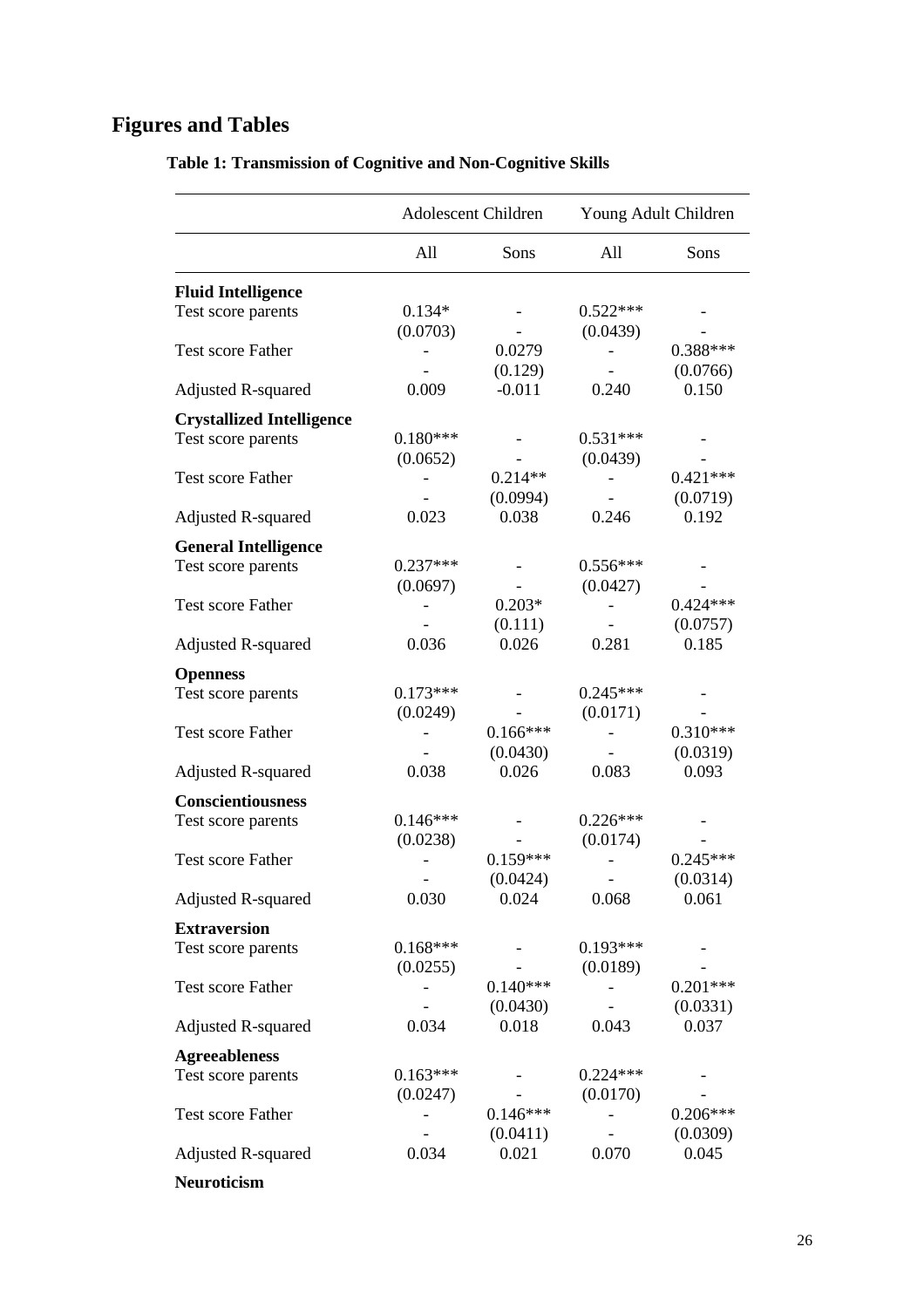| Test score parents                                      | $0.147***$ |            | $0.206***$ |            |
|---------------------------------------------------------|------------|------------|------------|------------|
|                                                         | (0.0247)   |            | (0.0179)   |            |
| <b>Test score Father</b>                                |            | $0.162***$ |            | 0.209***   |
|                                                         |            | (0.0448)   |            | (0.0336)   |
| <b>Adjusted R-squared</b>                               | 0.028      | 0.022      | 0.055      | 0.039      |
| <b>LOC</b> : internal                                   |            |            |            |            |
| Test score parents                                      | $0.116***$ |            | $0.214***$ |            |
|                                                         | (0.0225)   |            | (0.0170)   |            |
| <b>Test score Father</b>                                |            | $0.0849**$ |            | $0.191***$ |
|                                                         |            | (0.0421)   |            | (0.0321)   |
| <b>Adjusted R-squared</b>                               | 0.021      | 0.006      | 0.065      | 0.036      |
| LOC: external                                           |            |            |            |            |
| Test score parents                                      | $0.220***$ |            | $0.265***$ |            |
|                                                         | (0.0224)   |            | (0.0162)   |            |
| <b>Test score Father</b>                                |            | $0.215***$ |            | $0.282***$ |
|                                                         |            | (0.0404)   |            | (0.0307)   |
| <b>Adjusted R-squared</b>                               | 0.075      | 0.050      | 0.107      | 0.085      |
| <b>Number of Observations</b>                           | 280        | 90         | 446        | 141        |
| (cognitive skills)                                      |            |            |            |            |
| <b>Number of Observations</b><br>(non-cognitive skills) | 1184       | 518        | 2228       | 892        |

Source: SOEP 2005-2008.

Note: Standard errors in parentheses, \*\*\*  $p<0.01$ , \*\*  $p<0.05$ , \*  $p<0.1$ .

Dependent variable: age-standardized scores of the child's skill measure.

"Test score parents" refers to the average of parents' age-standardized test scores when test scores for both parents are available.

Fluid intelligence refers to the coding speed of young adult children and parents (symbol correspondence test) and to the abstract reasoning of adolescent children (matrix test). Crystallized intelligence refers to the word fluency of young adult children and parents (animal naming task) and to the verbal and numerical skills of adolescent children (word analogies, arithmetic operations). General intelligence combines fluid and crystallized intelligence measures.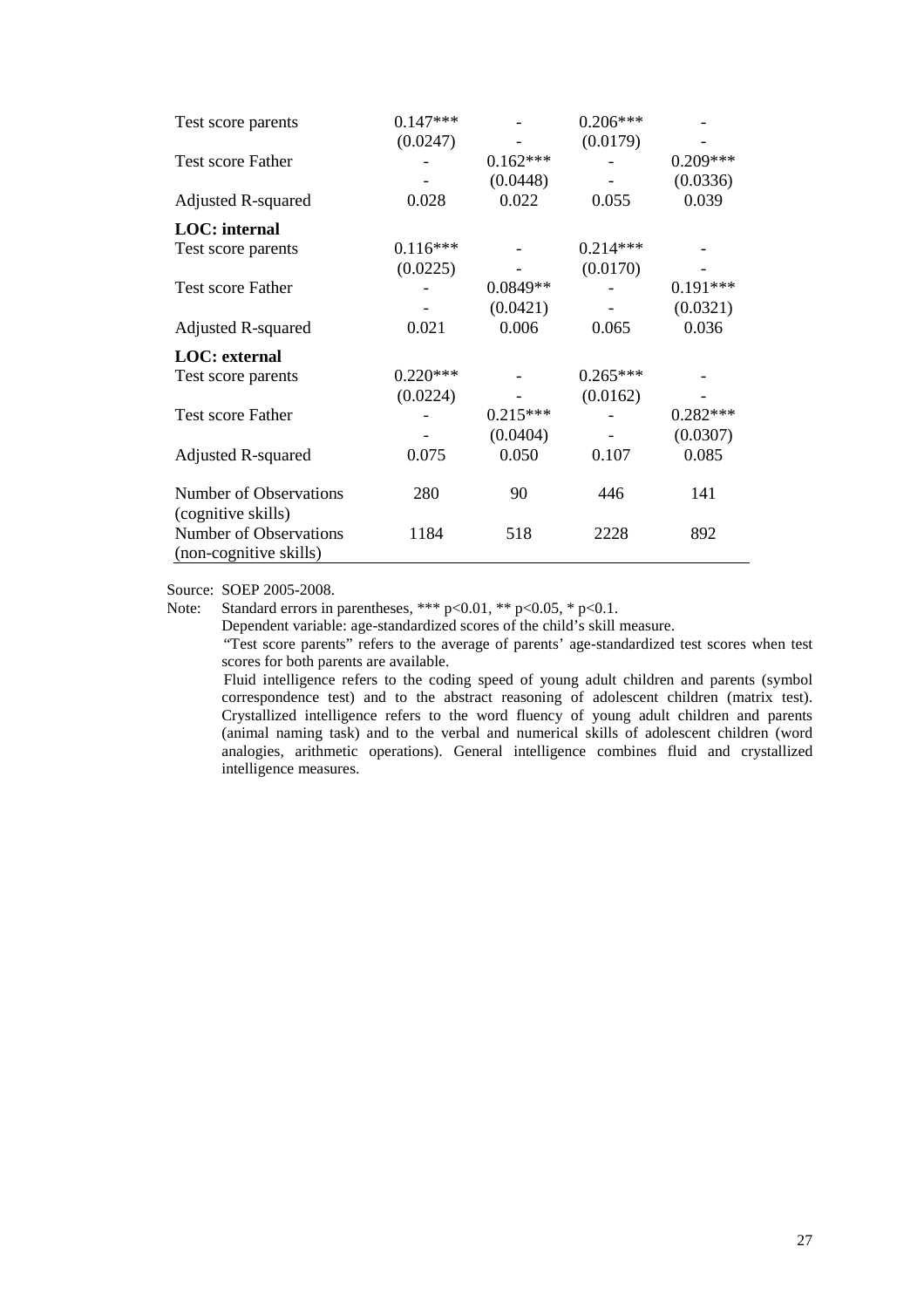|                              | Fluid        | Crystallized   | General        | Fluid        | Crystallized | General      |
|------------------------------|--------------|----------------|----------------|--------------|--------------|--------------|
|                              | Intelligence | Intelligence   | intelligence   | Intelligence | Intelligence | intelligence |
| <b>Panel A: Adolescents</b>  |              |                |                |              |              |              |
| Medium educated parents      | $0.444*$     | $0.628***$     | $0.643***$     | $0.404*$     | $0.563**$    | $0.568**$    |
|                              | (0.227)      | (0.223)        | (0.227)        | (0.227)      | (0.222)      | (0.226)      |
| Highly educated parents      | $1.013***$   | 1.198***       | 1.289***       | $0.956***$   | 1.069***     | 1.127***     |
|                              | (0.233)      | (0.229)        | (0.233)        | (0.234)      | (0.232)      | (0.235)      |
| Test score parents           |              | $\blacksquare$ | $\overline{a}$ | $0.127**$    | $0.145**$    | $0.191***$   |
|                              |              |                |                | (0.0621)     | (0.0598)     | (0.0626)     |
| Constant                     | $-0.691***$  | $-0.839***$    | $-0.928***$    | $-0.633***$  | $-0.744***$  | $-0.795***$  |
|                              | (0.216)      | (0.212)        | (0.216)        | (0.216)      | (0.212)      | (0.216)      |
| Adjusted R-squared           | 0.091        | 0.109          | 0.127          | 0.098        | 0.122        | 0.146        |
| Observations                 | 280          | 280            | 280            | 280          | 280          | 280          |
| <b>Panel A: Young Adults</b> |              |                |                |              |              |              |
| Medium educated parents      | 0.137        | $-0.0708$      | $-0.0161$      | $-0.0938$    | $-0.122$     | $-0.184$     |
|                              | (0.210)      | (0.212)        | (0.212)        | (0.186)      | (0.184)      | (0.182)      |
| Highly educated parents      | $0.361*$     | 0.0927         | 0.233          | 0.00334      | $-0.157$     | $-0.130$     |
|                              | (0.214)      | (0.216)        | (0.216)        | (0.191)      | (0.188)      | (0.187)      |
| Test score parents           |              |                |                | $0.517***$   | $0.536***$   | $0.555***$   |
|                              |              |                |                | (0.0448)     | (0.0448)     | (0.0438)     |
| Constant                     | $-0.175$     | 0.00469        | $-0.0588$      | 0.103        | 0.110        | 0.171        |
|                              | (0.200)      | (0.203)        | (0.203)        | (0.178)      | (0.176)      | (0.174)      |
| Adjusted R-squared           | 0.010        | 0.002          | 0.010          | 0.238        | 0.243        | 0.280        |
| Observations                 | 446          | 446            | 446            | 446          | 446          | 446          |

**Table 2: Parental Education and Cognitive Skills of Adolescents and Young Adults** 

Source: SOEP 2005-2008.

Note: Standard errors in parentheses, \*\*\* p<0.01, \*\* p<0.05, \* p<0.1.

Dependent variable: age-standardized scores of the child's skill measure.

"Test score parents" refers to the average of parents' age-standardized test scores when test scores for both parents are available.

Reference group: low educated parents

Fluid intelligence refers to the coding speed of parents and young adult children (symbol correspondence test) and to the abstract reasoning of adolescents (matrix test). Crystallized intelligence refers to the word fluency of parents and young adults (animal naming task) and to the verbal and numerical skills of adolescents (word analogies, arithmetic operations). General intelligence combines fluid and crystallized intelligence measures.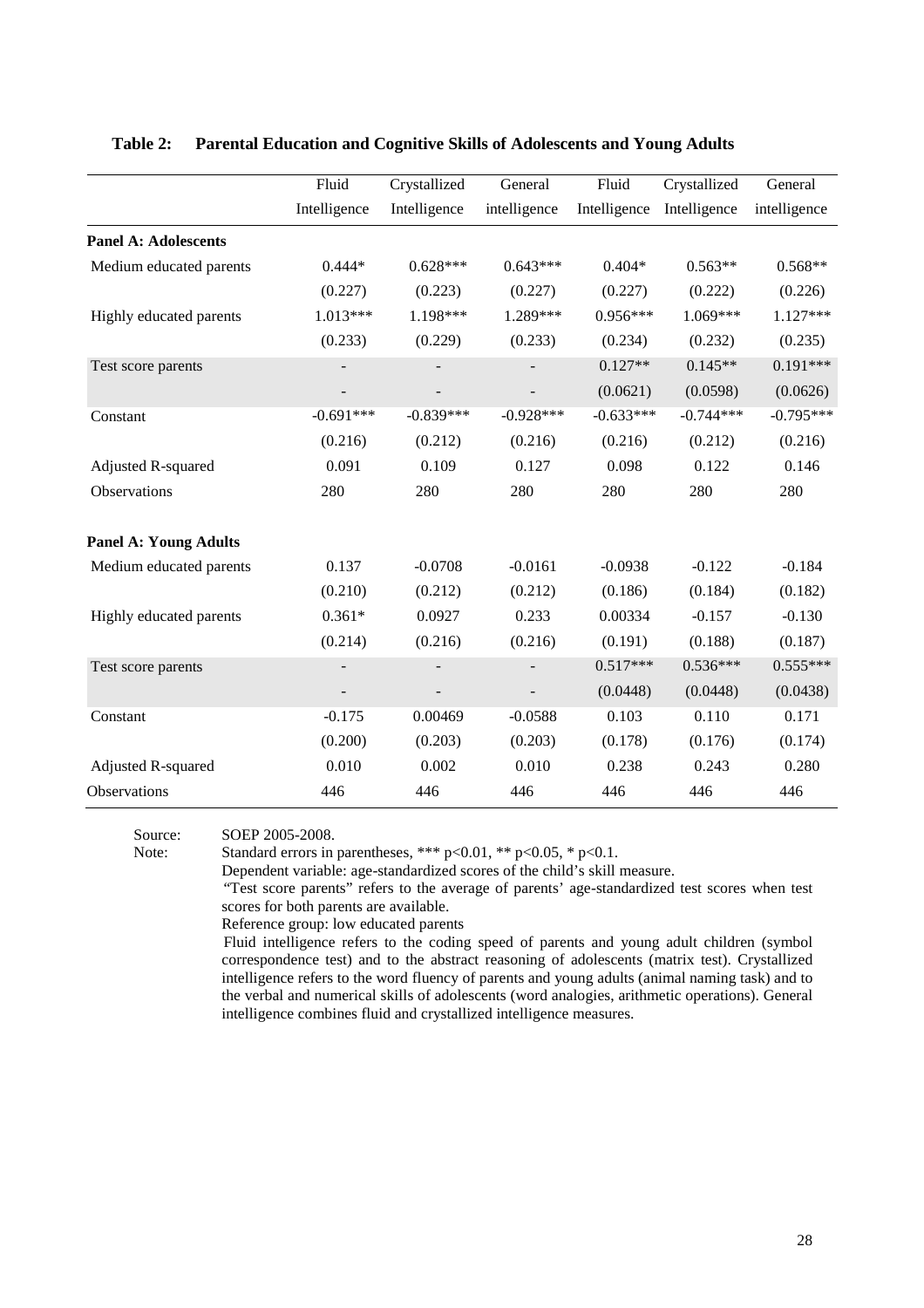|                         | Internal LOC External LOC |             | <b>Openness</b> | Conscientious. Extraversion Agreeablen. |            |            | Neurotic.  |
|-------------------------|---------------------------|-------------|-----------------|-----------------------------------------|------------|------------|------------|
| Panel A                 |                           |             |                 |                                         |            |            |            |
| Medium educated parents | $-0.185$                  | $-0.0733$   | $-0.0488$       | 0.0142                                  | $-0.203$   | 0.0839     | 0.145      |
|                         | (0.126)                   | (0.127)     | (0.128)         | (0.128)                                 | (0.127)    | (0.128)    | (0.128)    |
| Highly educated parents | 0.00679                   | $-0.420***$ | 0.158           | $-0.0476$                               | $-0.130$   | 0.0822     | 0.0178     |
|                         | (0.128)                   | (0.130)     | (0.130)         | (0.130)                                 | (0.129)    | (0.131)    | (0.130)    |
| Constant                | 0.115                     | $0.217*$    | $-0.0124$       | 0.0234                                  | 0.181      | $-0.0776$  | $-0.0928$  |
|                         | (0.120)                   | (0.122)     | (0.122)         | (0.122)                                 | (0.121)    | (0.123)    | (0.122)    |
| Adjusted R-squared      | 0.008                     | 0.028       | 0.008           | $-0.001$                                | 0.001      | $-0.001$   | 0.003      |
| Panel B                 |                           |             |                 |                                         |            |            |            |
| Medium educated parents | $-0.226*$                 | 0.0602      | $-0.121$        | $-0.0208$                               | $-0.238*$  | 0.0565     | 0.151      |
|                         | (0.124)                   | (0.123)     | (0.126)         | (0.126)                                 | (0.125)    | (0.126)    | (0.126)    |
| Highly educated parents | $-0.0476$                 | $-0.157$    | 0.0364          | $-0.0564$                               | $-0.164$   | 0.0570     | 0.0662     |
|                         | (0.127)                   | (0.127)     | (0.129)         | (0.128)                                 | (0.127)    | (0.128)    | (0.129)    |
| Test score parents      | $0.131***$                | $0.217***$  | $0.173***$      | $0.157***$                              | $0.168***$ | $0.185***$ | $0.144***$ |
|                         | (0.0210)                  | (0.0210)    | (0.0232)        | (0.0233)                                | (0.0244)   | (0.0234)   | (0.0239)   |
| Constant                | 0.156                     | 0.0246      | 0.0741          | 0.0403                                  | $0.207*$   | $-0.0750$  | $-0.113$   |
|                         | (0.119)                   | (0.119)     | (0.120)         | (0.120)                                 | (0.119)    | (0.120)    | (0.121)    |
| Adjusted R-squared      | 0.036                     | 0.101       | 0.048           | 0.032                                   | 0.035      | 0.044      | 0.029      |
| Observations            | 1184                      | 1184        | 1184            | 1184                                    | 1184       | 1184       | 1184       |

#### **Table 3: Parental Education and Non-Cognitive Skills of Adolescent Children**

Source: SOEP 2005-2008.

Dependent variable: age-standardized scores of the child's skill measure. "Test score parents" refers to the average of parents' age-standardized test scores when test scores for both parents are available. Reference group: low educated parents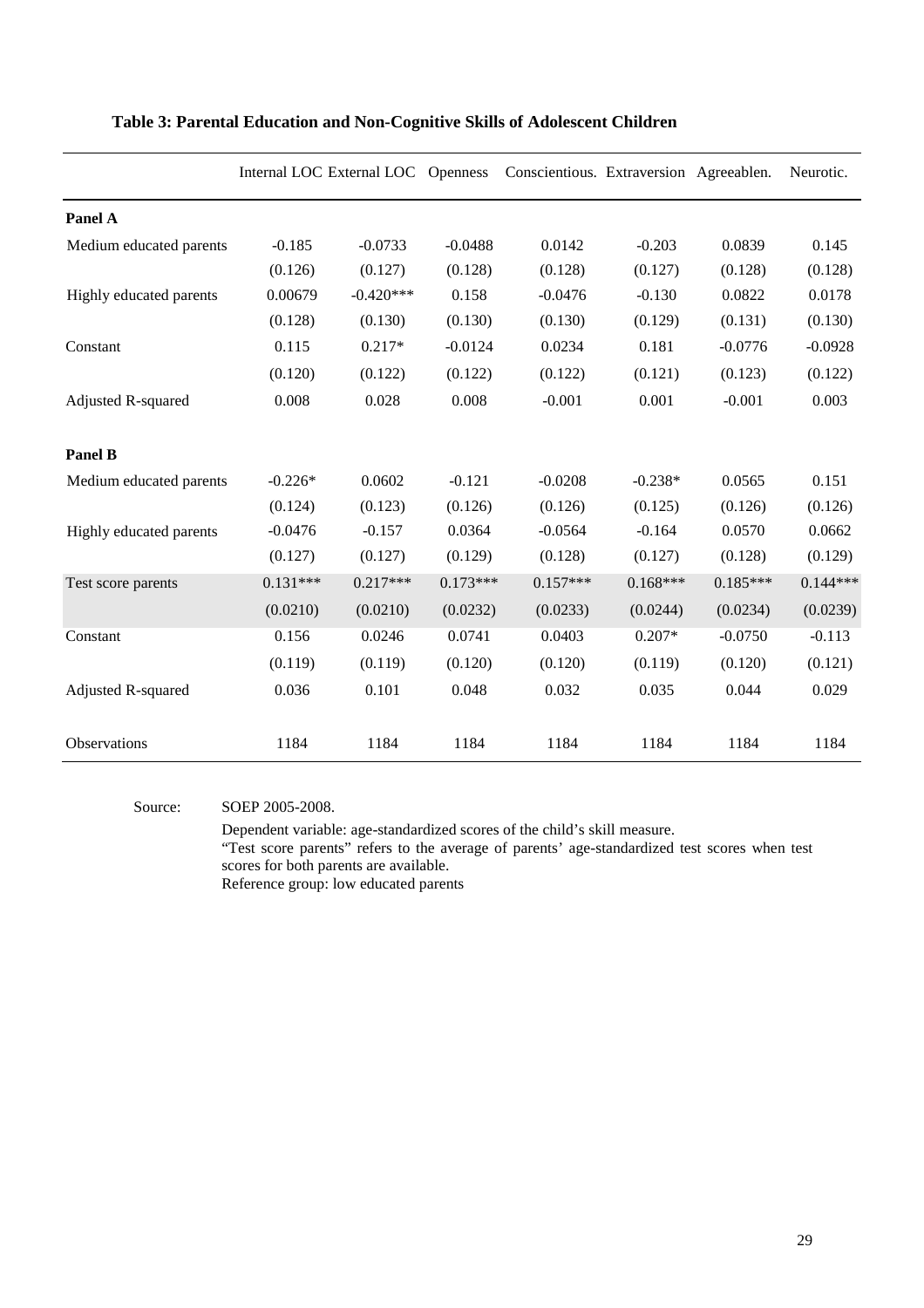|                         |            | Internal LOC External LOC | <b>Openness</b> | Conscientious. Extraversion Agreeablen. |            |            | Neurotic.  |
|-------------------------|------------|---------------------------|-----------------|-----------------------------------------|------------|------------|------------|
| Panel A                 |            |                           |                 |                                         |            |            |            |
| Medium educated parents | $-0.267**$ | $-0.0724$                 | $0.281**$       | 0.200                                   | 0.171      | $-0.0167$  | $-0.0358$  |
|                         | (0.129)    | (0.128)                   | (0.132)         | (0.132)                                 | (0.134)    | (0.133)    | (0.132)    |
| Highly educated parents | $-0.274**$ | $-0.238*$                 | $0.422***$      | 0.0839                                  | $0.231*$   | $-0.0620$  | $-0.0479$  |
|                         | (0.130)    | (0.129)                   | (0.133)         | (0.133)                                 | (0.134)    | (0.133)    | (0.133)    |
| Constant                | $0.263**$  | 0.105                     | $-0.317**$      | $-0.166$                                | $-0.189$   | 0.0326     | 0.0259     |
|                         | (0.126)    | (0.125)                   | (0.129)         | (0.129)                                 | (0.130)    | (0.129)    | (0.129)    |
| Adjusted R-squared      | 0.001      | 0.007                     | 0.007           | 0.003                                   | 0.001      | 0.001      | 0.001      |
| <b>Panel B</b>          |            |                           |                 |                                         |            |            |            |
| Medium educated parents | $-0.262**$ | 0.0510                    | 0.197           | 0.196                                   | 0.180      | $-0.0121$  | $-0.0830$  |
|                         | (0.124)    | (0.125)                   | (0.127)         | (0.127)                                 | (0.131)    | (0.128)    | (0.129)    |
| Highly educated parents | $-0.279**$ | $-0.0495$                 | $0.254**$       | 0.122                                   | $0.236*$   | $-0.0558$  | $-0.0539$  |
|                         | (0.124)    | (0.126)                   | (0.128)         | (0.128)                                 | (0.132)    | (0.129)    | (0.129)    |
| Test score parents      | $0.236***$ | $0.208***$                | $0.233***$      | $0.224***$                              | $0.188***$ | $0.220***$ | $0.204***$ |
|                         | (0.0165)   | (0.0169)                  | (0.0176)        | (0.0177)                                | (0.0194)   | (0.0173)   | (0.0182)   |
| Constant                | $0.257**$  | $-0.0432$                 | $-0.196$        | $-0.187$                                | $-0.209$   | 0.0116     | 0.0578     |
|                         | (0.121)    | (0.122)                   | (0.124)         | (0.124)                                 | (0.128)    | (0.125)    | (0.125)    |
| Adjusted R-squared      | 0.085      | 0.070                     | 0.080           | 0.070                                   | 0.041      | 0.067      | 0.053      |
| <b>Observations</b>     | 2228       | 2228                      | 2228            | 2228                                    | 2228       | 2228       | 2228       |

#### **Table 4: Parental Education and Non-Cognitive Skills of Young Adult Children**

Source: SOEP 2005-2006.<br>Note: Standard errors in Note: Standard errors in parentheses,  $**$   $p<0.01$ ,  $**$   $p<0.05$ ,  $*$   $p<0.1$ . Dependent variable: age-standardized scores of the child's skill measure. "Test score parents" refers to the average of parents' age-standardized test scores when test scores for both parents are available. Reference group: low educated parents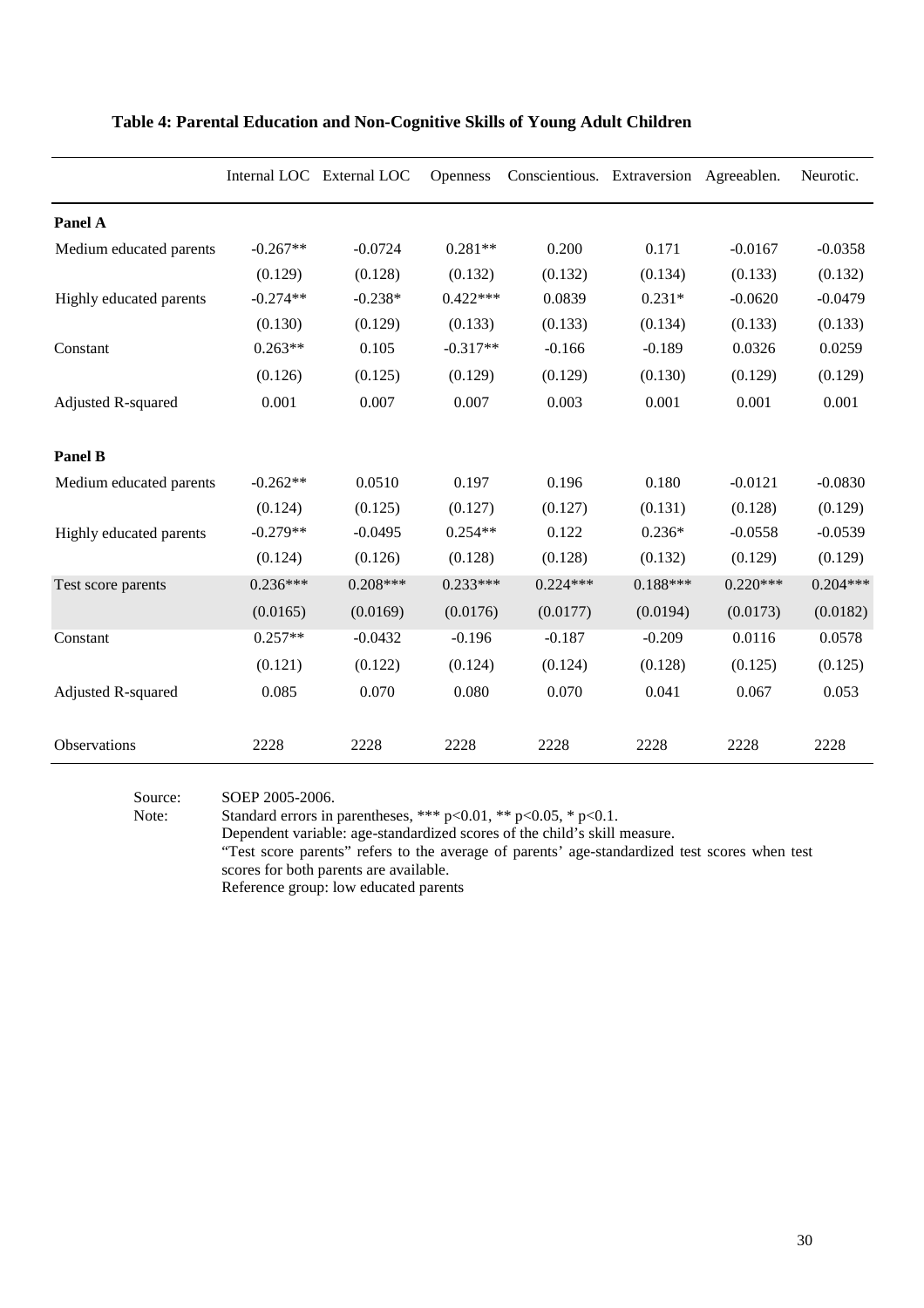|                                  | Germany                                |          | Norway                                          | Sweden   |                                  | United States United Kingdom     |
|----------------------------------|----------------------------------------|----------|-------------------------------------------------|----------|----------------------------------|----------------------------------|
|                                  | Adolescent<br>Children                 | Children | Young Adult Young Adult Young Adult<br>Children | Children | Young/<br>Adolescent<br>Children | Young/<br>Adolescent<br>Children |
| <b>General Intelligence</b>      |                                        |          |                                                 |          |                                  |                                  |
| Father-son                       | 0.20                                   | 0.42     | 0.38                                            | 0.35     |                                  |                                  |
| Parent-child                     | 0.24                                   |          |                                                 |          | 0.31                             |                                  |
| <b>Crystallized Intelligence</b> |                                        |          |                                                 |          |                                  |                                  |
| Mother-daughter                  | 0.19(0.09)                             |          |                                                 |          | $0.22 - 0.24$                    |                                  |
| Mother-son                       | 0.19(0.09)                             |          |                                                 |          | $0.15 - 0.20$                    |                                  |
| Parent-child                     | 0.24                                   |          |                                                 |          |                                  | $0.08 - 0.25$                    |
| <b>Personality Traits</b>        |                                        |          |                                                 |          |                                  |                                  |
| Mother-daughter                  | $0.14 - 0.32$                          |          |                                                 |          | $0.07 - 0.10$                    |                                  |
| Mother-son                       | $0.13 - 0.22$                          |          |                                                 |          | insign.                          |                                  |
| <b>Locus of Control</b>          |                                        |          |                                                 |          |                                  |                                  |
| Mother-daughter                  | $0.14$ (internal)<br>$0.32$ (external) |          |                                                 |          | $0.07$ (mastery)                 |                                  |
| Mother-son                       | $0.14$ (internal)<br>0.22 (external)   |          |                                                 |          | insign.                          |                                  |

# **Table 5: Cross-National Comparison of Intergenerational Skill Transmission, Correlation Coefficients**

Sources: Germany: SOEP 2005-2008 (own calculations) Norway: Black et al. (2009) Sweden: Björklund et al. (2010) United States: Agee and Crocker (2002), Mayer et al. (2002), Duncan et al. (2005) United Kingdom: Brown et al. (2009)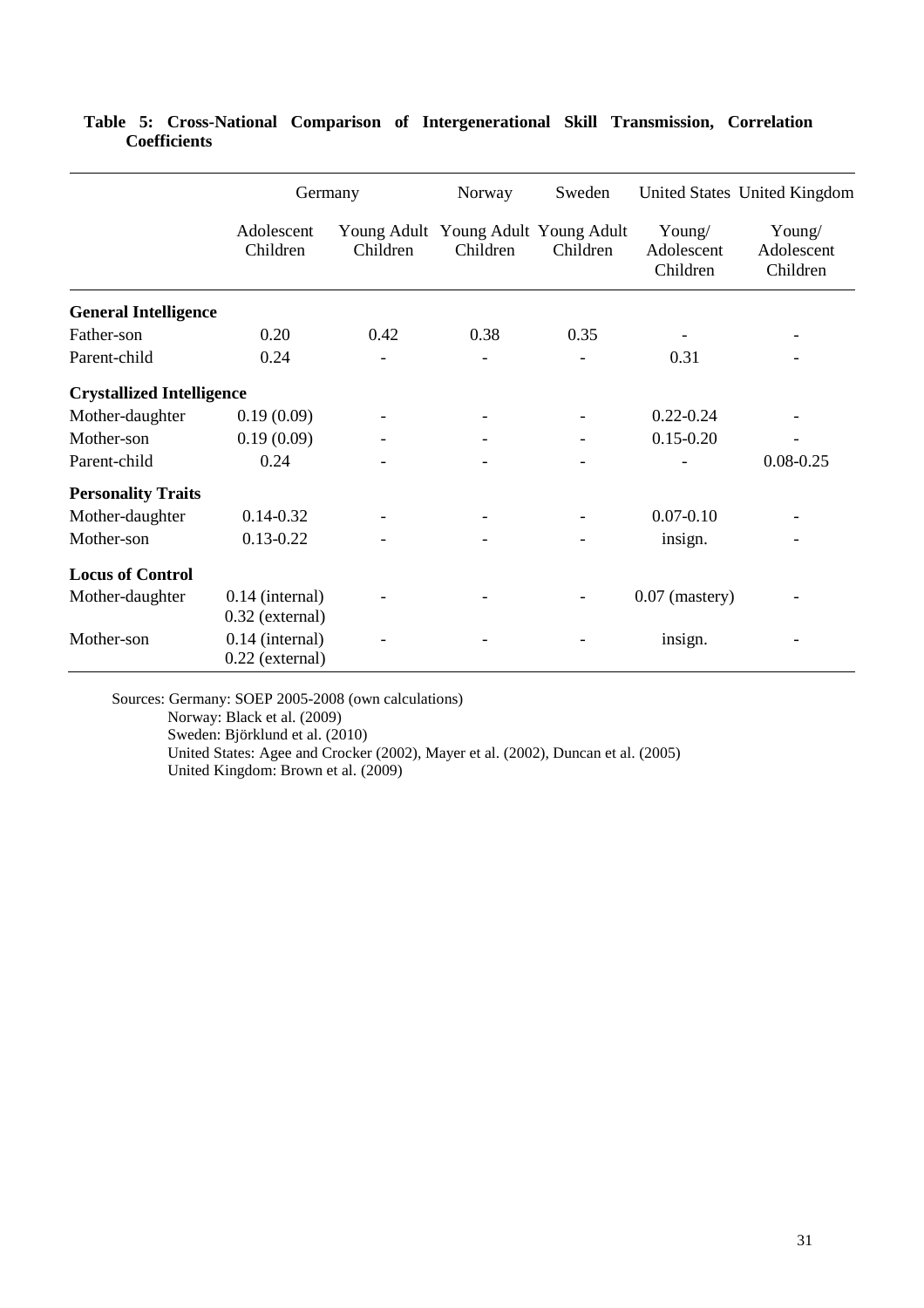

**Figure 1: Children's IQ Test Scores According to Parental Education** 

Source: SOEP 2006-2008.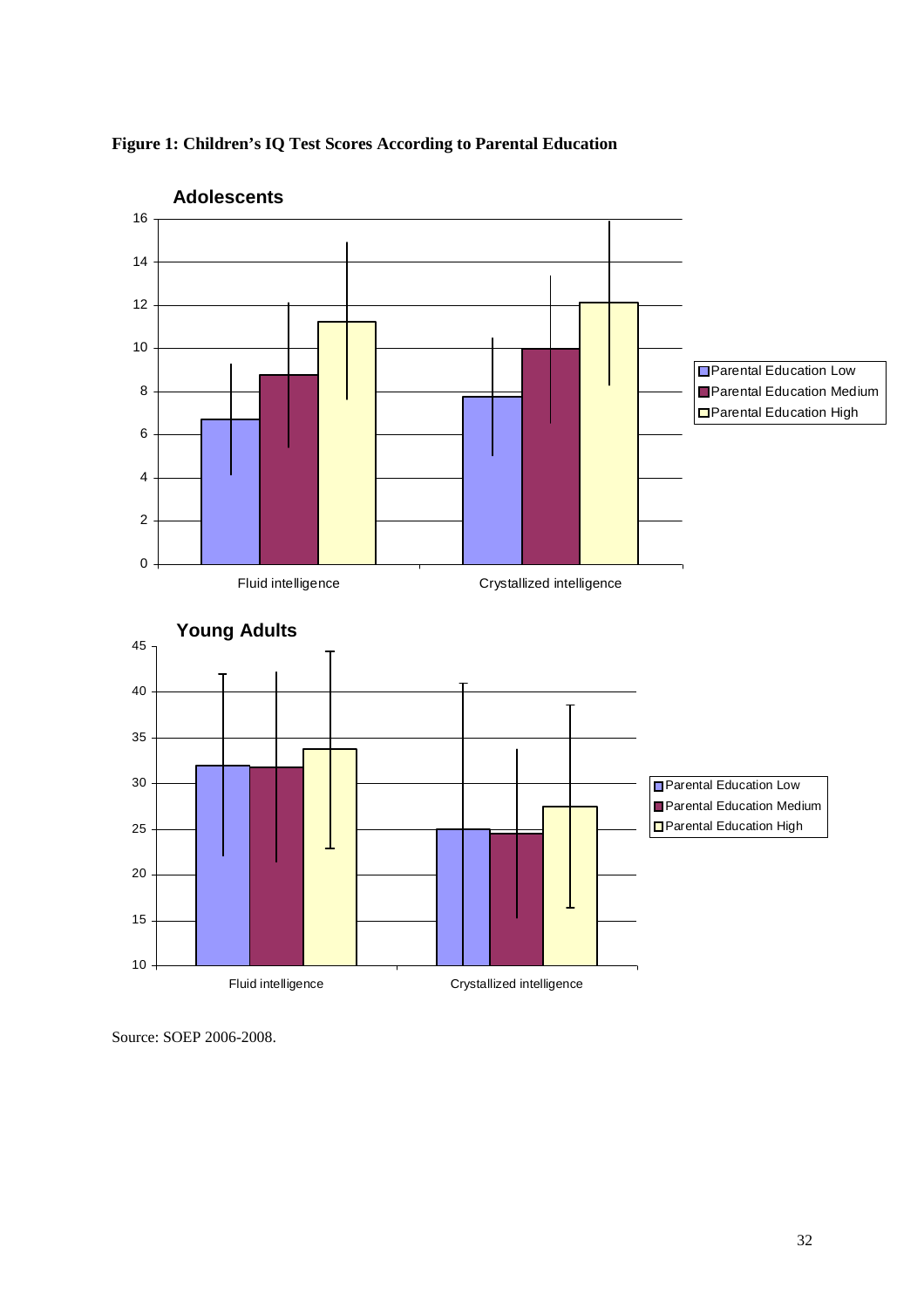# **Appendix**

# **Data**

This paper's analysis is based on the German Socio-Economic Panel Study (SOEP), which is a representative household panel survey that started in 1984 (Wagner et al., 2007). The SOEP conducts annual personal interviews with all household members aged 18 and above, and provides rich information on socio-demographic characteristics, family background, and childhood environment. In more recent years, a Youth Questionnaire was implemented for adolescents at age 17. The SOEP data used in this project come from the samples of adult respondents, where parents and their adult children can be identified. In addition, data from the Youth Questionnaire is used to match adolescent children to their parents from the adult samples. Thus, the intergenerational transmission of skills will be analyzed separately for adolescent children aged around 17 and for young adult children aged 18 to 29. Parents and children who were not of German nationality were excluded from the study, since individuals with a migration background may be disadvantaged as compared to native speakers due to inadequate language skills when taking the tests or when rating their personality.

#### *Measures of Cognitive and Non-Cognitive Skills of Adult Respondents*

Since information on cognitive skills was only collected in 2006 and on non-cognitive skills only in 2005 from adult respondents , this study uses these two cross-sections for young adult children and all parents. In 2006, about one third of all respondents (only those with a CAPI interview) participated in two ultra-short IQ tests lasting 90 seconds each (Lang et al., 2007): a word fluency test and a symbol correspondence test. Both tests correspond to different modules of the Wechsler Adult Intelligence Scale (WAIS). The symbol correspondence test is conceptually related to the mechanics of cognition or fluid intelligence and comprises general abilities. The test involved asking respondents to match as many numbers and symbols as possible within 90 seconds according to a given correspondence list which is permanently visible to the respondents on a screen. The word fluency test is conceptually related to the pragmatics of cognition or crystallized intelligence. It involves the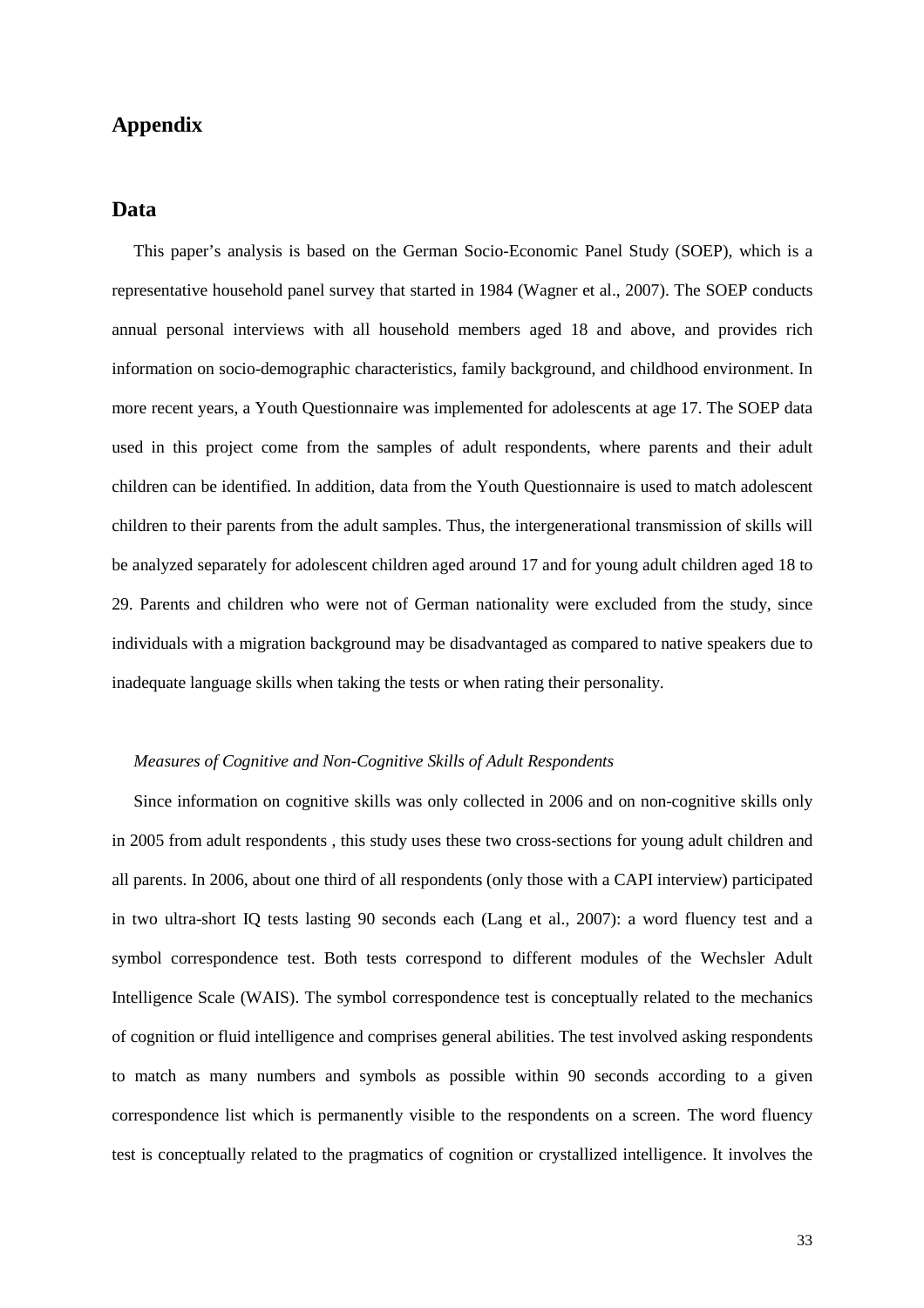fulfillment of specific tasks that improve with knowledge and skills acquired in the past. The word fluency test implemented in the SOEP was based on the animal-naming task (Lindenberger and Baltes, 1995): respondents name as many different animals as possible within 90 seconds. While verbal fluency is based on learning, speed of cognition is related to individuals' innate abilities (Cattell, 1987). The scores are added together across the 90 seconds per test to generate an index which ranges from 0 to 60 (symbol correspondence test), respectively from 0 to 99 (word fluency test). In addition, a measure of general intelligence is generated by averaging the two ability test scores.

One year previously, in 2005, detailed measures of personality were part of the SOEP questionnaire for all respondents in the adult sample (Dehne and Schupp, 2007). These included selfrated measures that were related to the Five Factor Model (McCrae and Costa, 1999) and comprise the five basic psychological dimensions – openness to experience, conscientiousness, extraversion, agreeableness, neuroticism (Big Five) – as well as measures of locus of control. All items related to the personality traits had to be answered on 7-point Likert-type scales (1 – "disagree completely" to 7 – "agree completely"). The scores are summed up to create an index ranging from 1 to 7.

#### *Measures of Cognitive and Non-Cognitive skills of Adolescent Respondents*

Since 2006, all adolescents entering the SOEP at age 17 have participated in somewhat more complex intelligence tests which cover the following domains: verbal skills, numerical skills, and abstract reasoning. The tests are modified versions of the I-S-T 2000-Test (Solga et al., 2005) and allow for a total time of 27 minutes for completion of all 60 tasks. Each of the three domains contains 20 individual tasks. In the first part (analogies), the respondent is asked to correctly assign expressions to a sequence of words according to a particular rule. These tasks test the ability to combine based on the vocabulary of the respondent, and, thus, measure verbal potential. In the second part (numerical series) the respondent is asked to insert the correct arithmetic operator into an incomplete equation. These tasks measure numerical potential by testing the adolescent's abstract ability to recombine and logical reasoning. The third part (matrices) measures abstract reasoning. The respondent is asked to select the correct piece out of five possible figures according to a particular logical rule as provided by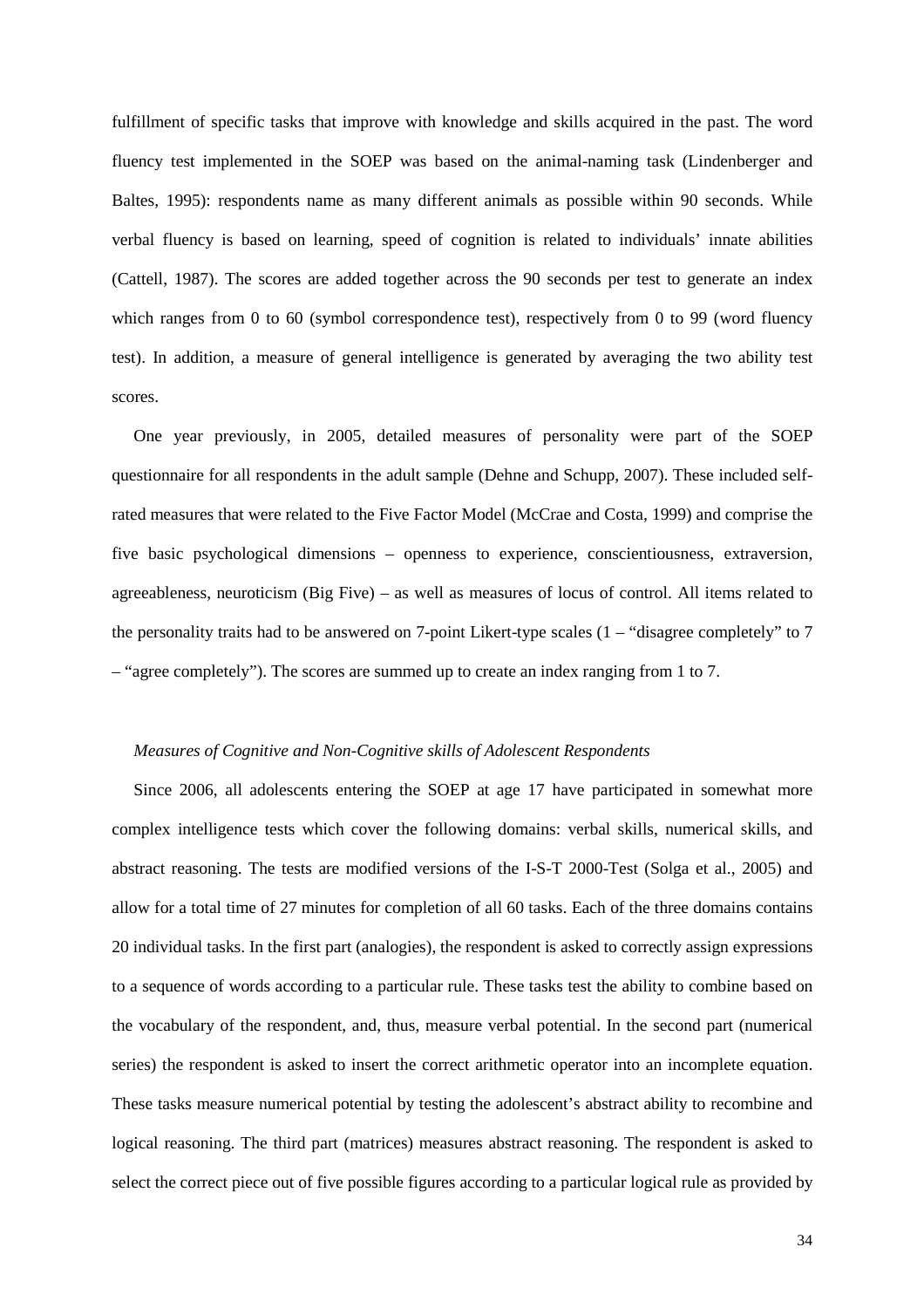a displayed sequence of figures. The allotted times for completing each of the task groups are: 7 minutes for analogies, 10 minutes for numerical series, and 10 minutes for matrices. The scores are added together across the 20 individual tasks per domain to generate an index ranging from 0 to 20. An integrated additive index of verbal and numerical skills provides an adequate assessment of the adolescent's crystallized intelligence, i.e., skills that improve with knowledge acquired in the past, whereas abstract reasoning is related to fluid intelligence and, thus, comprises largely innate abilities. Since 2006, the SOEP questionnaire for adolescents has included items that relate to the Five Factor Model comprising the five basic psychological dimensions: openness to experience, conscientiousness, extraversion, agreeableness, and neuroticism (Big Five). Furthermore, measures of the locus of control were collected from adolescents every year. Again, 7-point Likert type scales (1 – "disagree completely" to 7 – "agree completely") have been used for the items related to the personality traits. As for the sample of adults, the scores can be added together to create an index ranging from 1 to 7.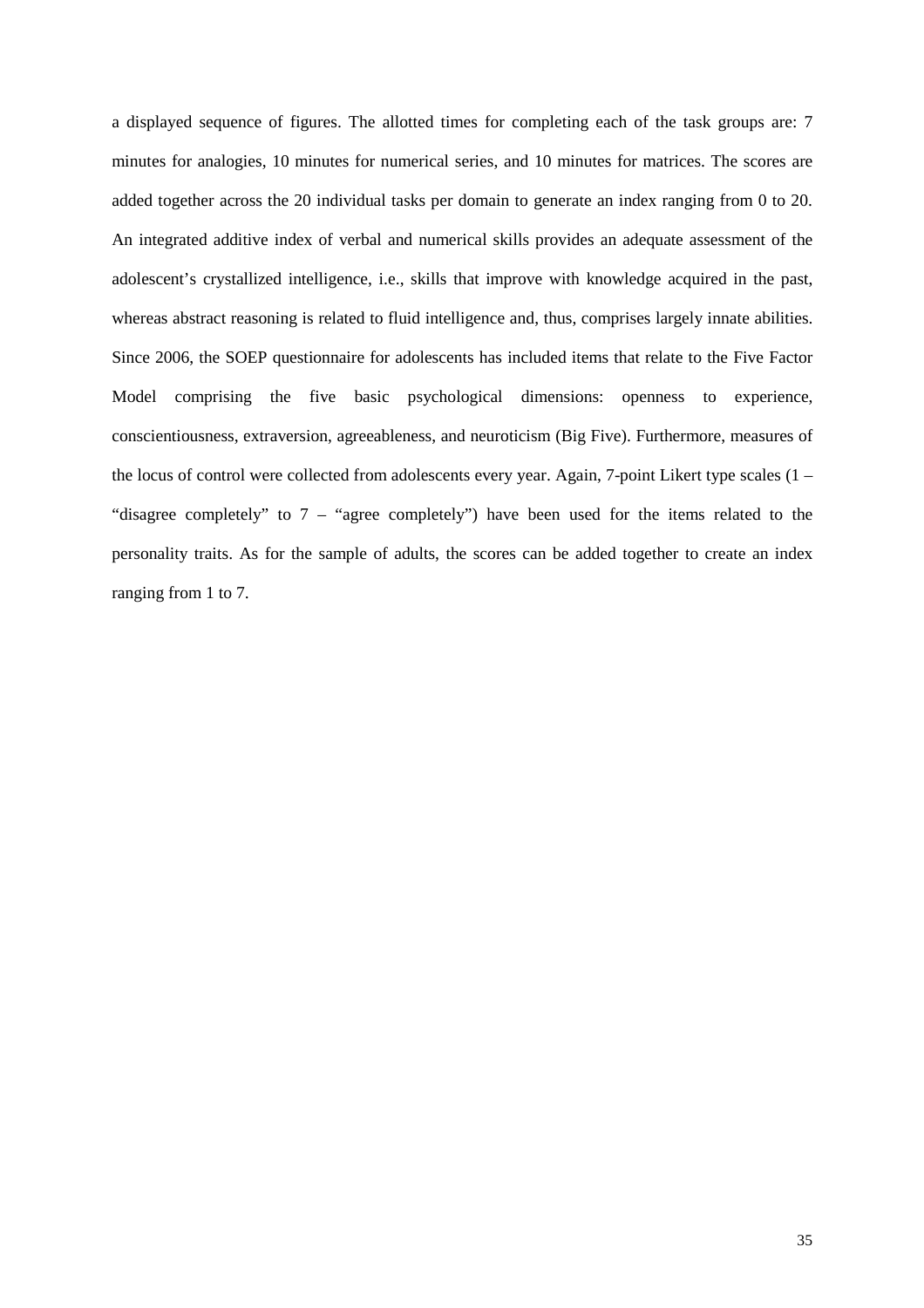# **Table A1: Summary Statistics: IQ Test Scores, Personality Traits, Family Background,**

# **and Childhood Environment**

|                                   |        | Adolescent Children |                  | Young Adult Children |        |           |                  |              |
|-----------------------------------|--------|---------------------|------------------|----------------------|--------|-----------|------------------|--------------|
| Variable                          | Mean   | <b>SD</b>           | Min              | Max                  | Mean   | <b>SD</b> | Min              | Max          |
| <b>Children's Characteristics</b> |        |                     |                  |                      |        |           |                  |              |
| Cognitive Skills                  |        |                     |                  |                      |        |           |                  |              |
| Verbal skills                     | 7.66   | 3.71                | $\mathbf{1}$     | 19                   |        |           | -                |              |
| Numerical skills                  | 12.36  | 4.92                | $\mathbf{1}$     | 20                   |        |           | -                |              |
| Abstract reasoning                | 8.98   | 3.51                | $\boldsymbol{0}$ | 18                   |        |           | -                |              |
| Word fluency                      |        |                     |                  |                      | 25.62  | 10.67     | 1                | 82           |
| Coding speed                      |        |                     |                  |                      | 32.71  | 10.52     | 5                | 60           |
| Non-cognitive Skills              |        |                     |                  |                      |        |           |                  |              |
| <b>B5: Openness</b>               | 4.74   | 1.06                | $\mathbf{1}$     | $\overline{7}$       | 4.62   | 1.20      | $\mathbf{1}$     | 7            |
| <b>B5: Conscientiousness</b>      | 4.94   | 1.17                | 1.3              | 7                    | 5.44   | 1.06      | 1.3              | 7            |
| <b>B5:</b> Extraversion           | 4.94   | 1.17                | 1.3              | 7                    | 4.95   | 1.20      | $\mathbf{1}$     | 7            |
| <b>B5:</b> Agreeableness          | 5.37   | 0.95                | $\mathbf{1}$     | 7                    | 5.36   | 0.96      | 1.3              | 7            |
| <b>B5:</b> Neuroticism            | 3.84   | 1.16                | $\mathbf{1}$     | 7                    | 3.90   | 1.20      | $\mathbf{1}$     | 7            |
| Locus of control: internal        | 4.90   | 0.73                | 2.25             | $\overline{7}$       | 4.83   | 0.75      | 1.8              | 7            |
| Locus of control: external        | 3.66   | 0.93                | $\mathbf{1}$     | 6.5                  | 3.64   | 0.94      | 1.2              | 7            |
| Age                               | 17.54  | 0.80                | 17               | 19                   | 22.18  | 3.22      | 18               | 29           |
| Single parent                     | 0.24   | 0.43                | $\boldsymbol{0}$ | 1                    | 0.19   | 0.40      | $\boldsymbol{0}$ | 1            |
| First born                        | 0.51   | 0.50                | $\boldsymbol{0}$ | 1                    | 0.44   | 0.50      | $\boldsymbol{0}$ | 1            |
| Number of brothers                | 0.88   | 0.88                | $\boldsymbol{0}$ | $\overline{4}$       | 0.86   | 1.03      | $\boldsymbol{0}$ | 7            |
| Number of sisters                 | 0.79   | 0.96                | $\boldsymbol{0}$ | 6                    | 0.82   | 0.99      | $\boldsymbol{0}$ | 6            |
| Height (in cm)                    | 174.36 | 9.47                | 154              | 202                  | 175.73 | 9.05      | 150              | 200          |
| Good health                       | 0.83   | 0.37                | $\boldsymbol{0}$ | $\mathbf{1}$         | 0.79   | 0.41      | $\boldsymbol{0}$ | $\mathbf{1}$ |
| Childhood area: rural             | 0.31   | 0.47                | $\boldsymbol{0}$ | 1                    | 0.30   | 0.46      | $\boldsymbol{0}$ | 1            |
| Childhood area: town              | 0.26   | 0.44                | $\boldsymbol{0}$ | 1                    | 0.17   | 0.38      | $\boldsymbol{0}$ | 1            |
| Childhood area: city              | 0.20   | 0.40                | $\boldsymbol{0}$ | $\mathbf{1}$         | 0.17   | 0.38      | $\boldsymbol{0}$ | 1            |
| Childhood area: urban             | 0.23   | 0.42                | $\boldsymbol{0}$ | 1                    | 0.27   | 0.45      | $\boldsymbol{0}$ | 1            |
| Childhood area: missing           |        |                     |                  |                      | 0.08   | 0.27      | $\boldsymbol{0}$ | 1            |
| <b>Parents' Characteristics</b>   |        |                     |                  |                      |        |           |                  |              |
| <b>Cognitive Skills</b>           |        |                     |                  |                      |        |           |                  |              |
| Word fluency                      | 25.90  | 10.56               | $\mathbf{1}$     | $62\,$               | 25.66  | 10.32     | $\mathbf{1}$     | 59.5         |
| Coding speed                      | 27.80  | 8.22                | $\tau$           | 56                   | 25.87  | 8.62      | $\overline{4}$   | 49           |
|                                   |        |                     |                  |                      |        |           |                  |              |

Non-cognitive Skills<sup>a</sup>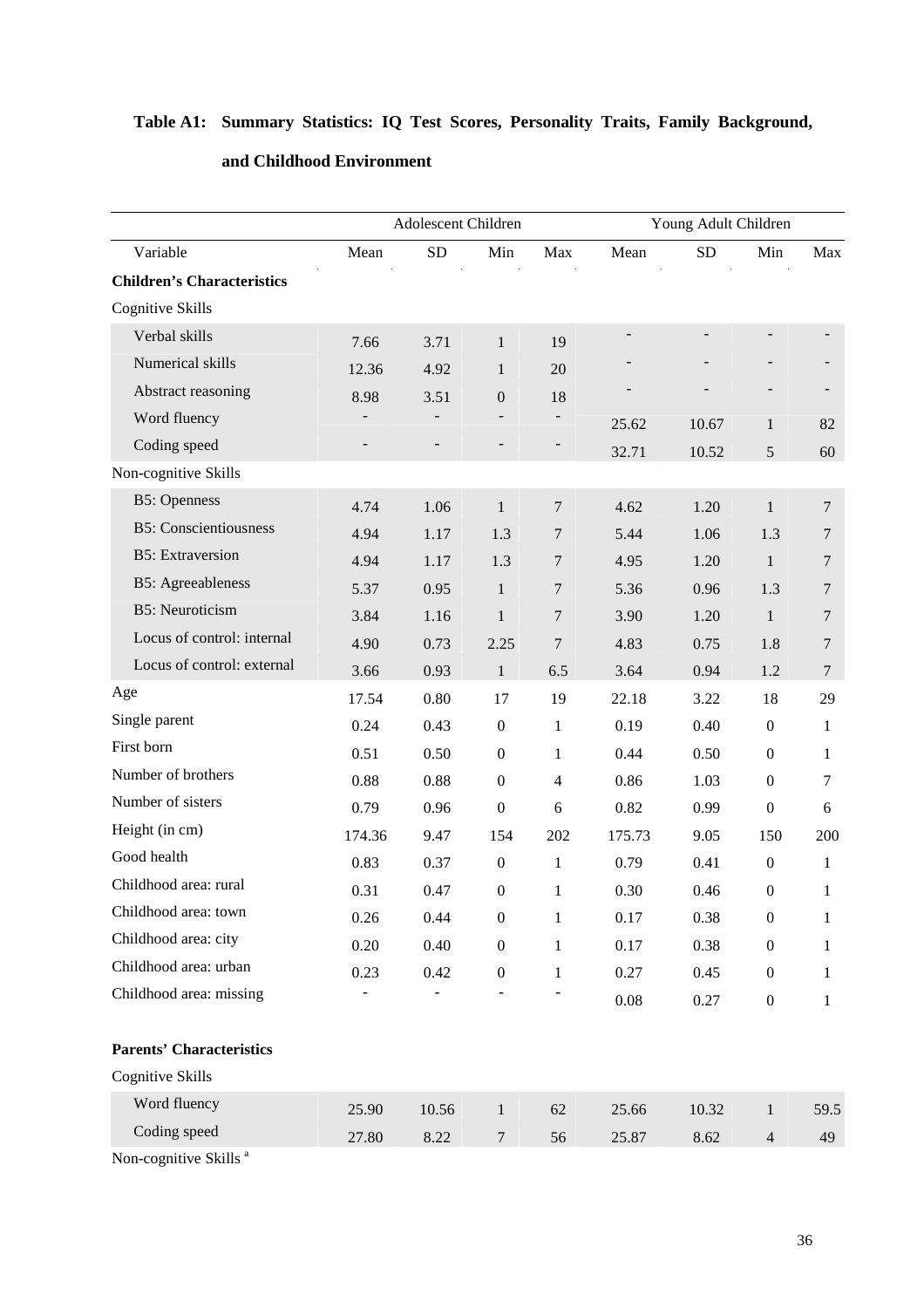| <b>B5</b> : Openness                                        |      |      |                  |              |      |      |                  |              |
|-------------------------------------------------------------|------|------|------------------|--------------|------|------|------------------|--------------|
|                                                             | 6.33 | 1.67 | $\mathbf{1}$     | 10.5         | 6.08 | 1.69 | 1                | 10.5         |
| <b>B5</b> : Conscientiousness                               | 8.53 | 1.56 | 2.7              | 10.5         | 8.23 | 1.68 | 3.3              | 10.5         |
| <b>B5</b> : Extraversion                                    | 6.91 | 1.58 | 2.3              | 10.5         | 6.62 | 1.60 | 1.7              | 10.5         |
| <b>B5</b> : Agreeableness                                   | 7.77 | 1.55 | 2.7              | 10.5         | 7.52 | 1.63 | 2.7              | 10.5         |
| <b>B5:</b> Neuroticism                                      | 5.68 | 1.61 | $\mathbf{1}$     | 10.5         | 5.55 | 1.62 | 1.3              | 10.5         |
| Locus of control: internal                                  | 6.81 | 1.41 | 3                | 10.5         | 6.60 | 1.51 | 2.5              | 10.5         |
| Locus of control: external                                  | 5.33 | 1.46 | 1.5              | 10.5         | 5.09 | 1.37 | 1.5              | 9.6          |
| Low education                                               | 0.09 | 0.29 | $\boldsymbol{0}$ | $\mathbf{1}$ | 0.06 | 0.24 | $\boldsymbol{0}$ | $\mathbf{1}$ |
| Medium education                                            | 0.63 | 0.48 | $\boldsymbol{0}$ | $\mathbf{1}$ | 0.64 | 0.48 | $\boldsymbol{0}$ | 1            |
| High education                                              | 0.28 | 0.45 | $\boldsymbol{0}$ | $\mathbf{1}$ | 0.30 | 0.46 | $\boldsymbol{0}$ | 1            |
| Number of Individuals<br>$(c$ ognitive skills) <sup>a</sup> | 280  |      |                  |              | 446  |      |                  |              |
| Number of Individuals<br>(non-cognitive skills)             | 1184 |      |                  |              | 2228 |      |                  |              |

Source: SOEP 2005-2008. Weighted averages.

Adolescent children: verbal and numerical skills (word analogies, arithmetic operations) are added together to generate an index for crystallized intelligence, whereas abstract reasoning (matrix test) relates to fluid intelligence.

Young adult children and parents: word fluency (animal-naming task) relates to crystallized intelligence, whereas coding speed (symbol correspondence test) refers to fluid intelligence.

With the exception of the means for the personality traits, all summary statistics are taken from this smaller sample. However, the summary statistics of the bigger sample (non-cognitive skills) are virtually the same.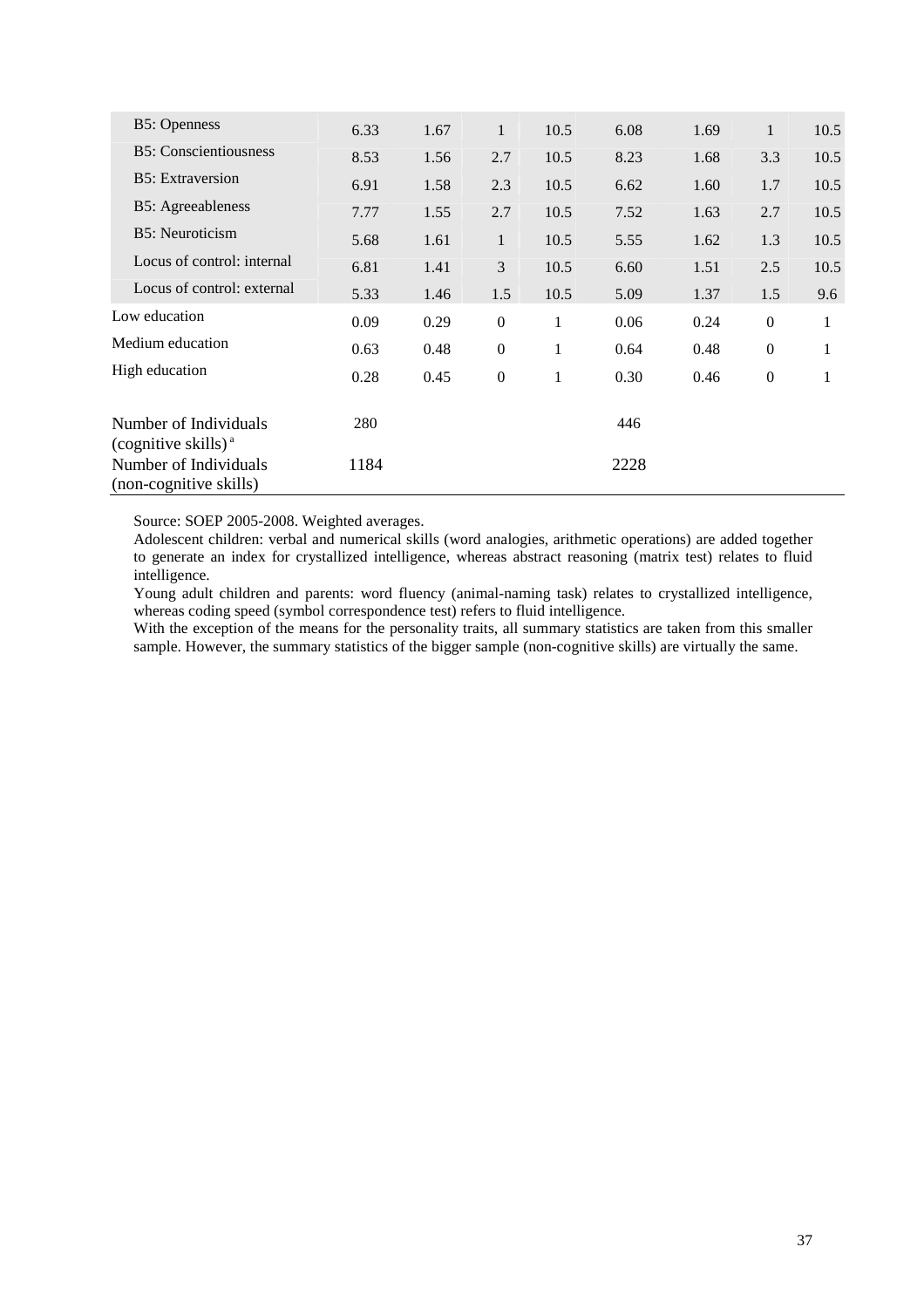**Figure A1: Children's Personality Scores According to Parental Education** 



# **Adolescents**

**Young Adults**